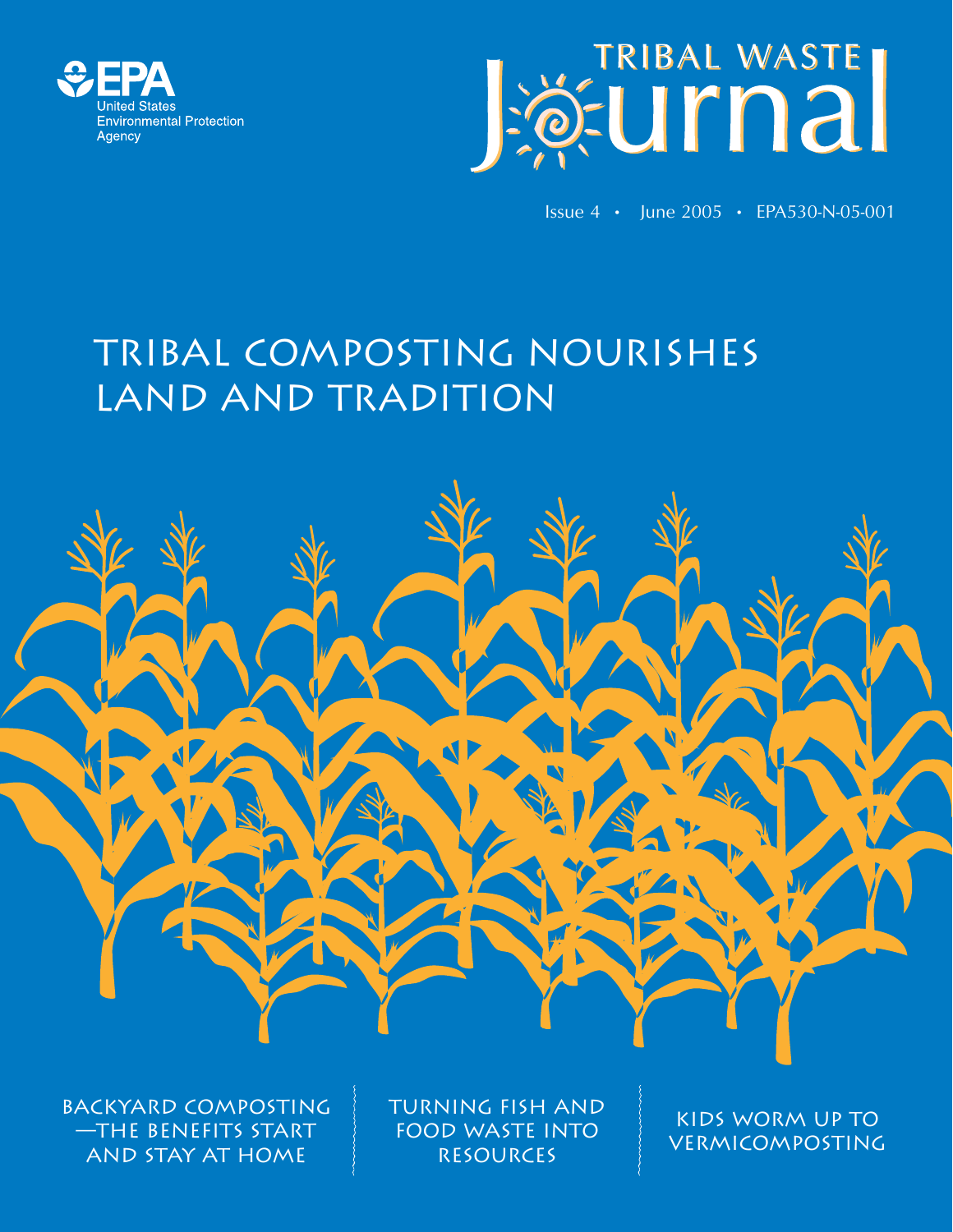Welcome to the *Tribal Waste Journal*  (TWJ). Each issue features a different waste-related topic and presents related ideas, approaches, and activities successfully employed by tribes and villages. The Tribal Voice, an opinions forum, and an activity-packed Kids Page also appear in each issue. The<br>TWJ is published annually.



## In this issue:

#### **THE TRIBAL VOICE**

Worms Reduce Waste and Nourish Bodies and Soils. . . . . 2

#### **<b>EXECUTE:** composting

Backyard Composting: Cultivating the Many Benefits . . . . . . . . . . . .

Scaling Obstacles: Turning Fish Waste into Resources. . . . 9

Cherokee Commitment to Quality Creates Premier Food Waste Compost . . . . . . . . . . . 12

Unique Gardens Dig Deep Into Cultural Roots. . . . . . . . . 15

Students and Teachers Worm Up to Vermicomposting . . . . 17

Salt River Landfill's Green Waste Composting Beats the Heat . . . . . . . . . . . . . . . . . 20

Composting Garbage and Sludge—An Alaskan Solution. . . . . . . . . . . . . . . . . . 22

#### RESOURCES . . . . 25

 $\mathcal{R}$  CONTACTS . . . . . 26

### $\frac{1}{20}$  KIDS PAGE ..... 27



United States Environmental Protection Agency Solid Waste and Emergency Response (5306W) www.epa.gov/tribalmsw

# Page also appear in each issue. The TRIBAL VOICE

Worms Reduce Waste and Nourish Bodies and Soils

**Bordered by Canada to the North and Glacier** National Park to the West, the Blackfeet Indian Reservation covers more than 1.5 million stunning acres of plains, rolling hills, and moun-National Park to the West, the Blackfeet Indian Reservation covers more than 1.5 miltainous forests in northwestern Montana. Despite its vast size, the Blackfeet were able to rally their 10,000 reservation residents to help turn a small EPA grant into



a big benefit in terms of reducing waste, giving back to the Earth, and nurturing the community.



Harnessing the creativity and energy of all of its community members, including school children, elders, an herbologist, and organizations like the Headstart Program, helped the tribe get their vermicomposting program off the ground. We spoke with Gerald Wagner, director of the Tribal Environmental Office and Mary Ellen Flamand, solid waste coordi-

nator, about their approach to vermicomposting. The following are excerpts from our conversations:

**TWJ:** Why did you choose to promote vermicomposting versus other types of composting?

**Mr. Wagner:** Through a waste stream analysis, we found that a large portion of our waste stream was food wastes. Because of our

harsh weather—long, cold winters beginning in October and lasting through late-April or early-May vermicomposting is good because it can be done indoors under the kitchen sink or in a back pantry. The red wigglers are great! They consume more than their body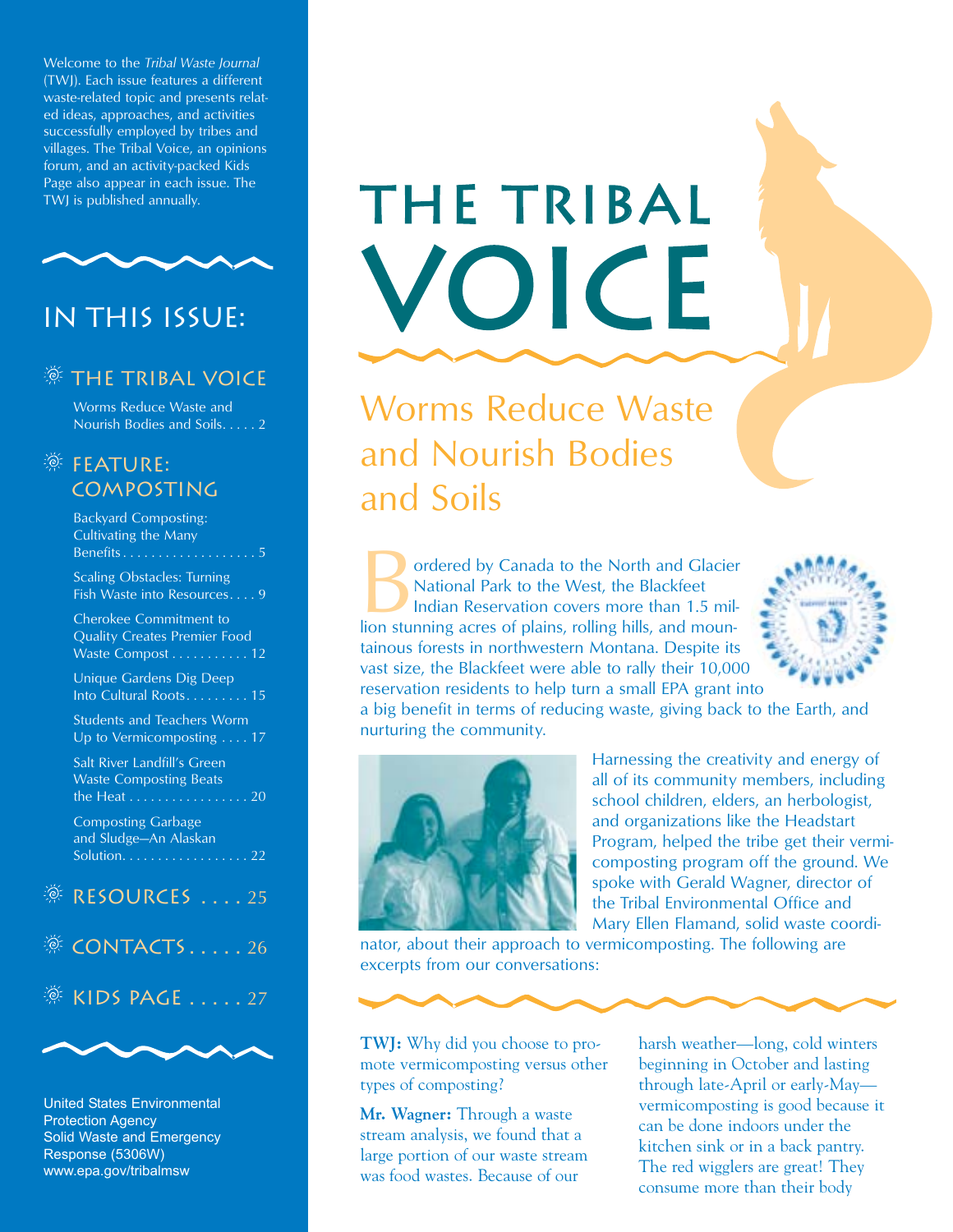weight everyday. They just eat, eat, eat! Also, you don't have to turn the waste. The worms do all the work and the end result is nutrient rich compost and worm tea, which can be used in gardening.

**TWJ:** How does vermicomposting fit into your comprehensive solid waste management plan?

**Mr. Wagner:** Vermicomposting is a great way to get tribal members into a recycling mindset and into the habit of separating wastes. With vermicomposting, they are already separating out food scraps, so then separating aluminum, glass, plastics, and cardboard would be a logical next step. We are in the process of closing our current dump site and opening a new transfer station. As part of the transfer station, we are planning an outdoor composting operation. Composting is one part of our comprehensive solid waste management plan and will help us reduce the amount of waste passing through our transfer station, which will reduce our disposal costs.

**Ms. Flamand:**  We're also encouraging tribal members to grow their own foods. Diabetes is a major health issue on the reservation. We hope that by Tribal members "feeding" the growing health-<br>Blackfeet Community College ful foods in fam-

ily gardens, people will improve their eating habits and their health. We share this goal with Wilbur Fish, the Blackfeet Community College (BCC) Extension Agent and herbologist. Wilbur runs the greenhouse at BCC that now has two giant worm bins that use food scraps collected at the Head Start

Vermicomposting is a great way to get tribal members into a recycling mindset and into the habit of separating wastes. With vermicomposting, they are already separating out food scraps, so then separating aluminum, glass, plastics, and cardboard would be a logical next step.

> —Gerald Wagner, director, Tribal Environmental Office, Blackfeet Indian Reservation

Program and a local restaurant. He uses the worm castings as a soil amendment. We have also been working with Wilbur and the college to promote the construction of community hot houses to help with family gardens.

**TWJ:** How did you fund your vermicomposting initiative?

> **Mr. Wagner:** We got our start when our EPA Tribal Coordinator for Montana, Stephanie Wallace, contacted us about available funding. She had been reviewing our comprehensive solid waste management plan and saw our plan for a vermi-

composting program. From this, we received a \$20,000 grant. The fact that we already had a solid waste coordinator on staff helped us to immediately start our program. We hope that the continued support of the tribe and college can help us keep the program going.

**TWJ:** How did you get the community involved? What was the community's reaction?

**Ms. Flamand:** When we started our vermicomposting project, we wanted to work with small children to teach them about composting and get them excited and involved. We coordinated with the Blackfeet Head Start program in Browning to collect their food scraps for the worms. At first, the staff was reluctant, but once we met with them and the project progressed they became really excited about it. We only collect about a pound of food scraps each week from the Head Start, so it is primarily an educational effort, but we feel it is worthwhile.

#### Composting Terminology

**Biosolids** —Treated and processed sewage sludge. Biosolids are nutrient-rich organic materials that can be safely recycled and applied as fertilizer to sustainably improve and maintain productive soils and stimulate plant growth.

**ing** —Using worms to break bins can function indoors or **Vermiculture/vermicompost** nutrient-rich compost called castings. Vermicomposting animal products or grease.

**Worm tea**—Nutrient-rich liquid composting process.

**Windrow**—Long, narrow piles of organic materials typically turning of windrows aerates the piles and helps maintain the desired temperature and oxygen levels.



Blackfeet Community College worms.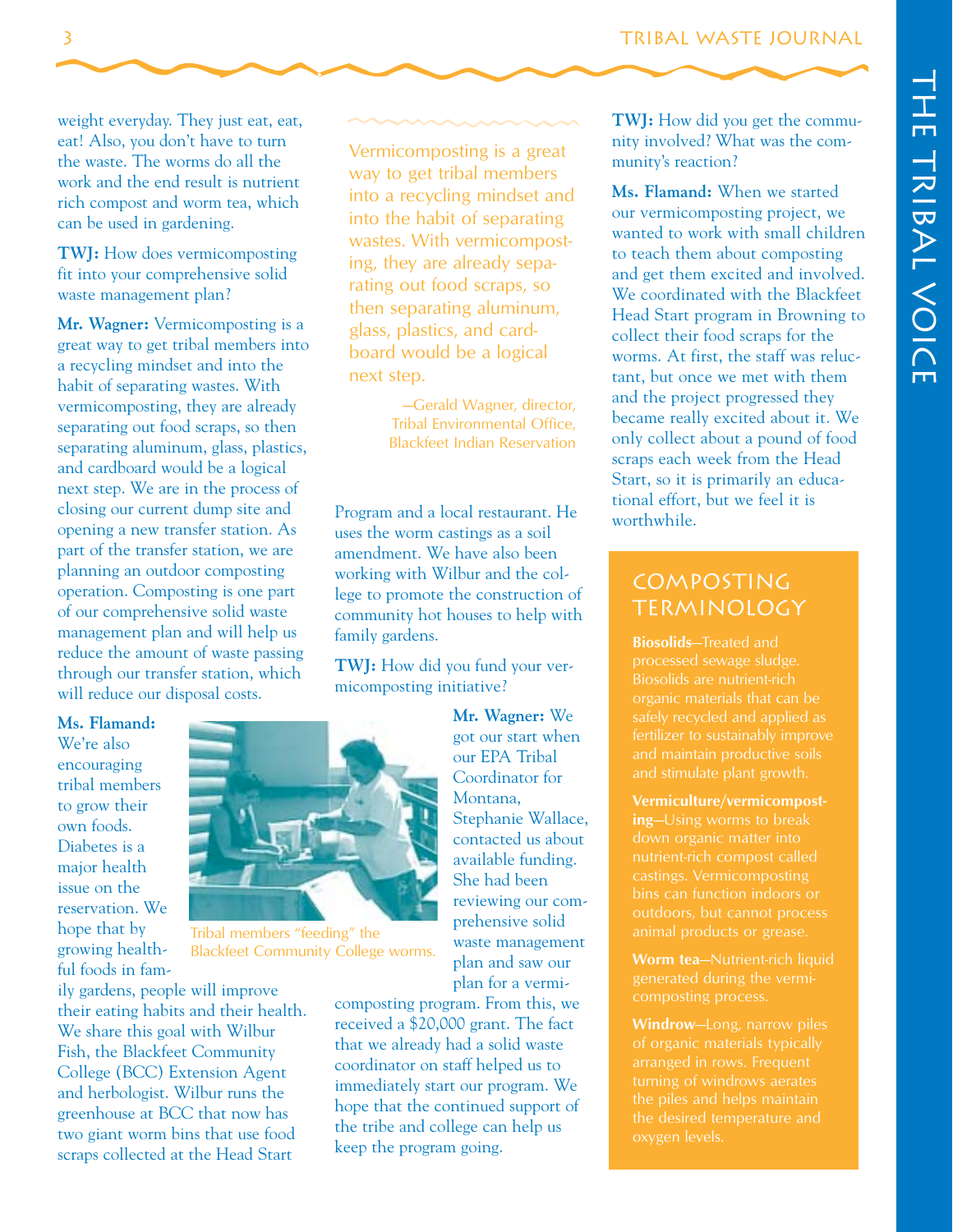

Garth and Radium Woolf with their composting science fair projects.

I also gave about 10 composting presentations in five of the seven communities on the reservation. The training focused on diverting food scraps from the waste stream, with vermicomposting as one method we discussed. I tried to make the presentations fun. I used humor, funny pictures, and stories whenever I could. For the kids, I do interactive skits that get them involved and excited.

One meeting of elders, attended by a mother and her son and daughter, inspired them to create science fair projects. Garth Woolf (14 years old) developed a project for the Middle School Science Fair. I gave him a five-gallon plastic container, the worms, and instructions on how to build a vermicomposting bin which he built by himself. His 12-year old sister, Radium, also entered a project in the science fair. Building on her brother's work, she used the worm castings and compost from Garth's vermi bin to fertilize a plant and compare its rate of growth to another plant that did not get any compost. Adrian Wagner, Gerald's son, took his vermicomposting project to the State Science Fair in Missoula.

**TWJ:** What other vermicomposting projects have you done?

**Ms. Flamand:** We wanted to help enhance the BCC greenhouse, so we used money from another grant we received to purchase design plans and build a "high-tech" worm bin box. The bin was 8 feet long by 4 feet high by 2 feet deep. We chose this particular design because it offered a controlled environment for the worms, but also because its height meant you didn't have to bend over a lot when taking care of the worms.

Some of us have lost touch with looking after the environment. We have become a throwaway society. We are trying to re-educate and teach tribal members that they are responsible for the waste they generate. The EPA grant we received has helped us get back to things we used to do—turning our waste into something good.

> —Mary Ellen Flamand, solid waste coordinator, Blackfeet Indian Reservation

Initially, we placed the bin inside the greenhouse, but it was too hot and the worms were drying out. Placing it outside lead to the worms and waste being over ventilated and dried out again because of the high winds on the reservation and the bin's design. Based upon the shortcomings and lessons learned from this first worm bin, Wilbur Fish and a colleague designed and built a new indoor/outdoor composting system. This system can handle a large amount of compostable materials and uses worms, hay, and food scraps to generate a nutrient-rich compost for use in the BCC greenhouse. The new design really fits our needs and environment and the castings and tea have produced spectacular results in the greenhouse.

**TWJ:** Does composting have any historical or traditional roots for your tribe?

**Ms. Flamand:** Some of us have lost touch with looking after the environment. We have become a throwaway society. We are trying to re-educate and teach tribal members that they are responsible for the waste they generate. The EPA grant we received has helped us get back to things we used to do—turning our waste into something good. Years ago, we used every part of the animal. I remember one elder telling me how she used to fashion a hardened bladder bag into a bowl to cook meat. She placed the meat, water, and hot rocks in the bladder bowl and boiled her meat. We have been trying to encourage people to think about these types of things again and even return to some of these practices.

**TWJ:** What advice do you have for other tribes considering composting?

**Mr. Wagner:** You can't do this on your own. You really need everyone involved. That is what we've done—involved everybody, including children, elders, and the community college. You also need the tribe to buy into the program. Any composting project needs to be pushed and funded as part of an ongoing recycling program. It is hard to sustain a program such as this without a steady source of financial support.

*The mention of any company, product, or process in this publication does not constitute or imply endorsement by the U.S. Environmental Protection Agency.*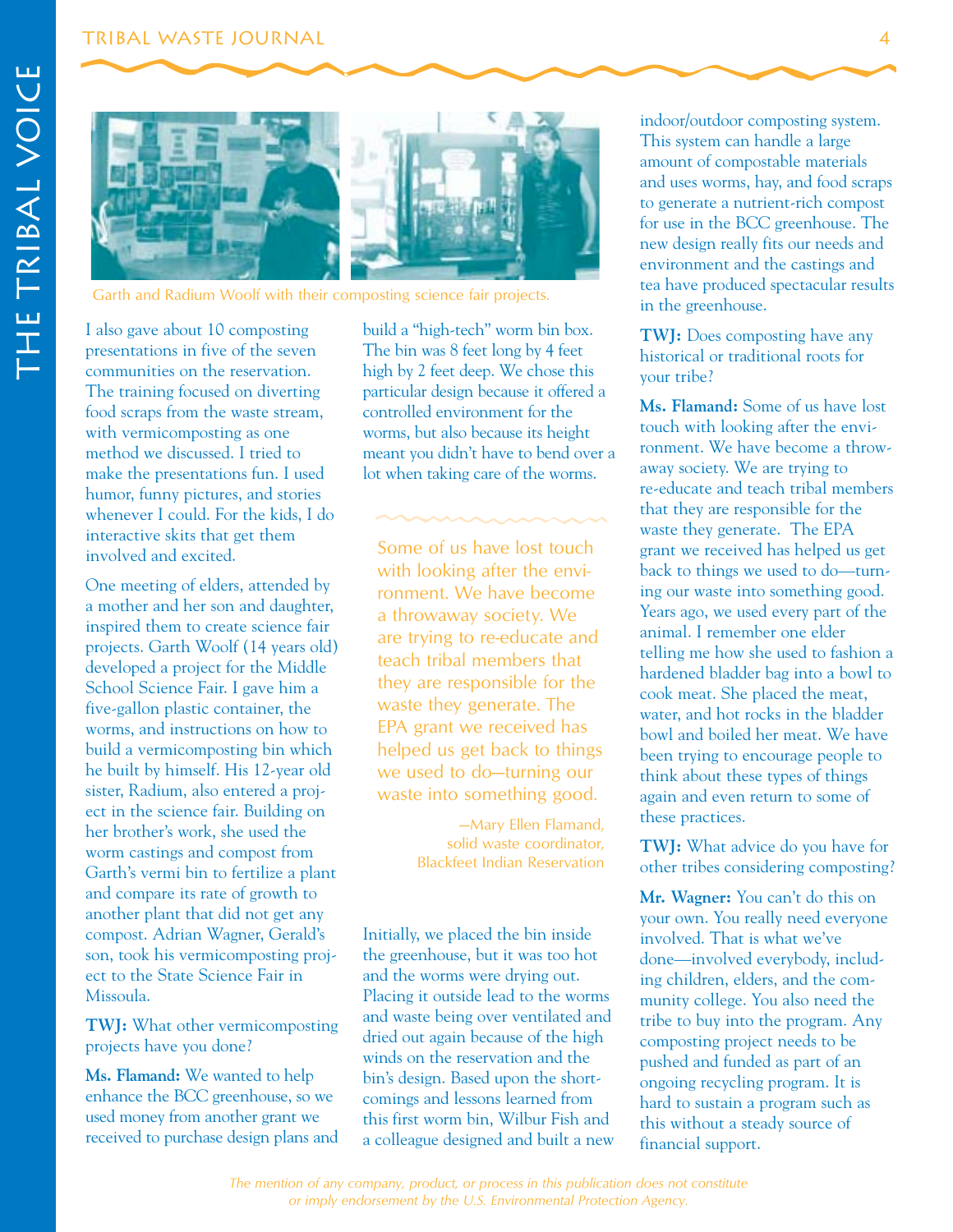# Cultivating the Many Benefits Backyard Composting:

Ferning dead material to the Earth to provide fodder for new growth is central to the "circle of life" concept. Backyard composting—composting food scraps and plant clippings at home—provides an opportunity for for new growth is central to the "circle of life" concept. Backyard composting—composting food scraps people to play a role in continuing this cycle by returning valuable nutrients to the soil. At the same time, it saves money in disposal costs—a real benefit for tribes that subsidize waste disposal—and diverts unnecessary waste from the waste stream.

"You have noticed that everything an Indian does is in a circle, and that is because the Power of the World always works in circles, and everything tries to be round..."

> Black Elk, Oglala Sioux Holy Man

Backyard composting ties perfectly into home gardening—garden clippings can be composted, and the compost can be applied to the garden as a soil amendment, especially in areas with poor soil quality. By gardening in conjunction with composting, tribal members can grow healthy, low-cost produce and revive gardening skills often lost to the younger generation.

The Fond du Lac, Ho-Chunk, and Oneida Nations have had tremendous success with backyard composting programs without a huge financial investment. Here are their stories.

northeastern Minnesota, provided focused on home gardening, with



Neckyard composting bins to composting the scheen of the special of the servation state of composition of the servation state of composition of the servation state of the servation state of media and the servation state. T

Backyard composting takes many counties in Wisconsin, conducted a Getting Off the Ground shapes and forms, and tribes home gardening and composting home gardening and composting approach it in myriad ways. The workshop for a small group of tribal To begin a community backyard Fond du Lac Tribe, located in families. Ho-Chunk's project composting program, most tribes composting program, most tribes 200 vermiculture bins and 200 composting as an important element • Planning to introduce nutrients into the soil. • Securing funding



#### A BACKYARD COMPOSTING PROGRAM

- Approach tribal council for
- Find a local expert
- 
- Publicize the program
- Connect to tribal tradition/other activities

- 
- 
- Education

Planning involves determining the number of tribal members you want to involve in the early stages, whether you want to purchase bins,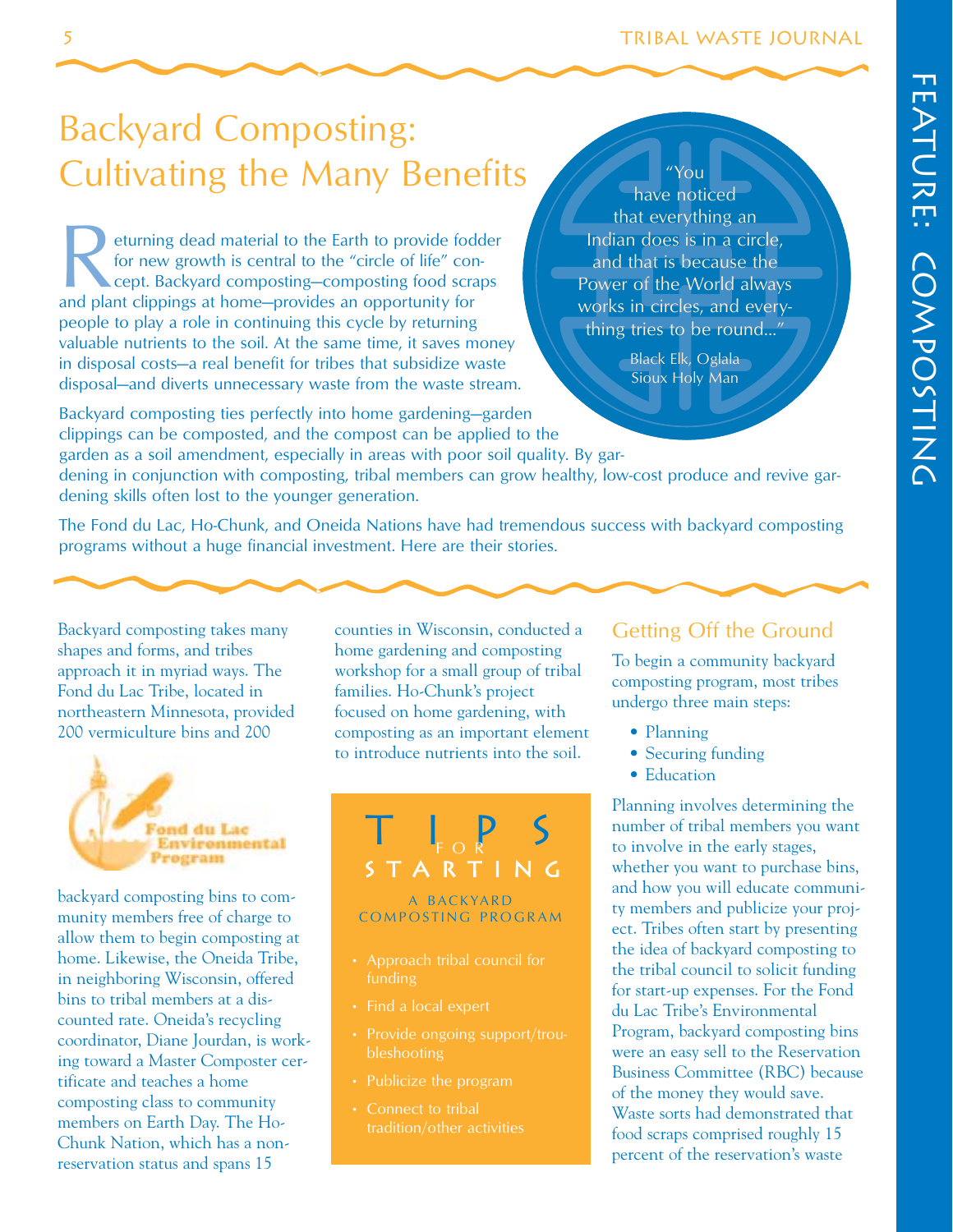#### Tribal Waste Journal

stream; therefore, the tribe could ongoing composting program of an lower its disposal costs by diverting adjacent county as a resource. The food scraps to compost bins. The Fond du Lac tribe tapped the Environmental Program sup- knowledge of local expert Ellen plemented funding from Sandbeck, author of a book the RBC with General  $\sqrt{a}$  about reducing the use of Assistance Program **the Community of the Community** toxic substances in daily (GAP) grant funding. The Oneida tribe received a grant for its vermicomposting project, but for backyard composting, the tribe simply purchased composting bins and sold them at a discount to tribal members.

An invaluable resource to most tribes when beginning a composting program is the wisdom of a local expert. The Oneida tribe was fortunate to have a composting guru in its recycling coordinator, Ms. Jourdan, who also relied upon the

activities. Nathan Reinbold, Fond du Lac's environmental education

outreach coordinator, says he educated himself through Cornell University's composting Web site, which contains comprehensive composting guides, curricula, and case studies.

For the Ho-Chunk tribe, getting started was a matter of getting connected. Ho-Chunk's project focused on home gardening, and the tribe brought in an expert to conduct a one-day home gardening workshop

#### A Day of Growing

The Ho-Chunk tribe's one-day gardening and composting workshop consisted of hands-on instruction from expert Mike Flynn on how to plant a garden, integrate organic soil amendments, and compost food scraps to house of a tribal family that volunteered its garden for

at an introductory level, which was perfect for the had no gardening experience. In addition to his strong base of scientific humor and stories made many who had never considered the idea. After the class, the participating fami-

In the future, Ho-Chunk hopes to offer the same class to more es in seed saving, food preservafor Ho-Chunk families. EPA's Region 5 office connected the workshop coordinator, Lisa D'Angelo, with Mike Flynn of Milwaukee, an urban gardening instructor. The tribe was also fortunate that Ms. D'Angelo is an organic gardening expert. (One resource that Ms. D'Angelo recommends for those interested in home gardening is *Organic Gardening* magazine.)

Tribes that do not know of a local or tribal expert might consider the assistance of a university or state extension service. These institutions often have experts available for volunteer projects, and also offer information and technical assistance. Contacting regional EPA or state environmental agencies can also be helpful, as is networking with county employees and other tribes with composting programs.

#### Spreading the Knowledge, Spreading the Word

The keys to maintaining a strong backyard composting program in your community are:

- Conducting upfront education
- Providing ongoing support
- Maintaining publicity and awareness about the project

Teaching community members how to compost can be accomplished in a group format or on a one-on-one basis. For example, Diane Jourdan of Oneida teaches a class on home composting each year on Earth Day. Each student receives a free composting bin and learns how to use it during the class. Likewise, the Ho-Chunk workshop brought many people together to learn in a community setting. In contrast, Mr. Reinbold of the Fond du Lac Tribe spends 10 minutes with each community member when he or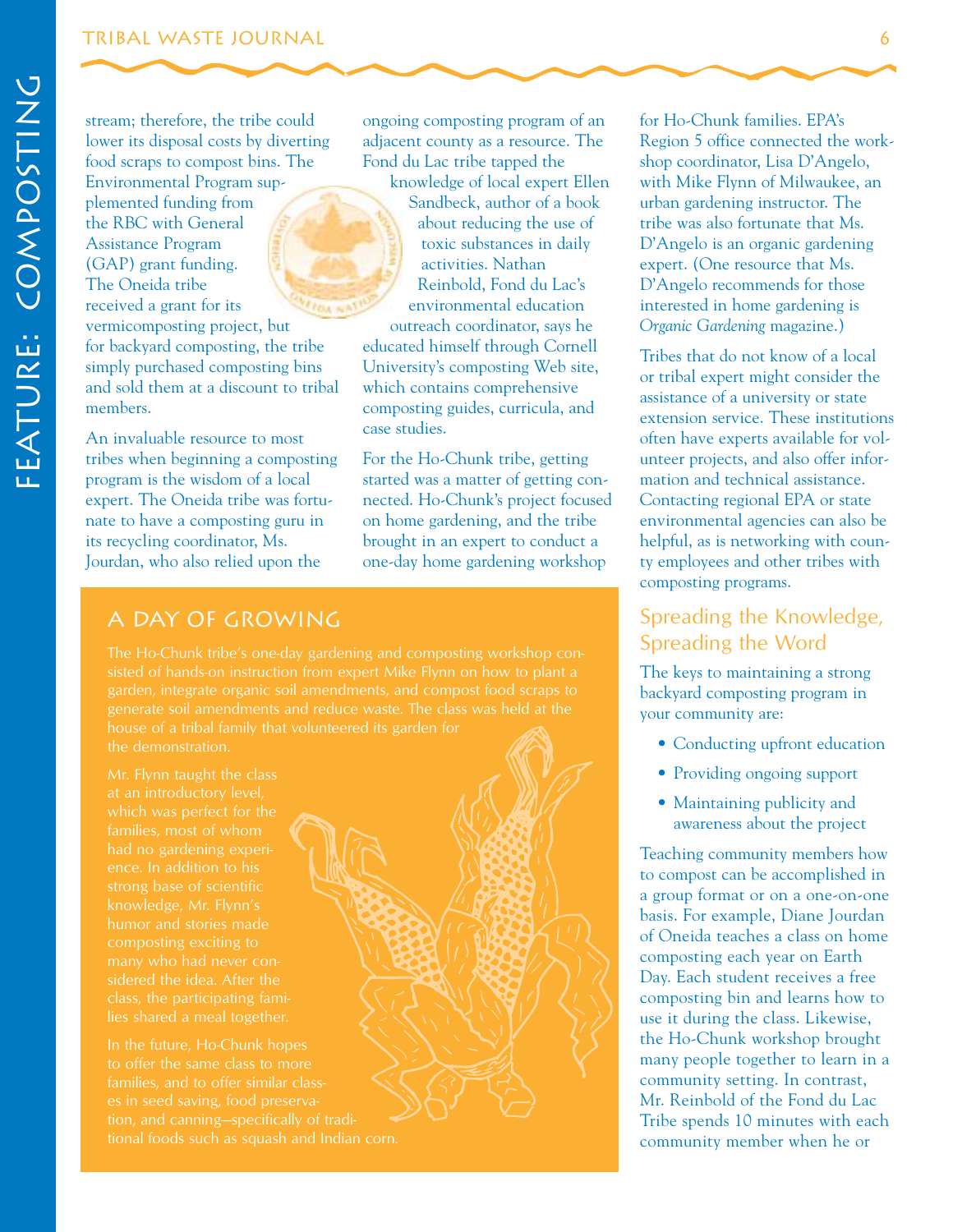#### 7 TRIBAL WASTE JOURNAL WASTE AND TRIBAL WASTE

she picks up a free bin, explaining how the bin works and what materials can and cannot be added. He also gives participants a food scrap collection bucket that can be stored under the kitchen sink until the contents can be transferred to the bin.

After providing tribal members with an initial lesson, offering ongoing support and help pinpointing and correcting problems is critical. For Ms. Jourdan, this continuity was achieved by providing her phone number for people to call for questions or comments about their bins. When people described problems, Ms. Jourdan could often explain solutions. Participants in the Ho-Chunk gardening workshop reported on their progress when they saw Ms. D'Angelo at the clinic, and she visited the families to see the progress of their gardens.

Mr. Reinbold uses the Fond du Lac Environmental Program's monthly newsletter and the monthly tribal newspaper to discuss common composting bin problems and how to avoid them. He also uses these newspapers as a tool for publicizing the program, and informs residents



Students learn how to compost at the Oneida Tribe's Turtle Elementary School.

that they can pick up free composting bins.

Publicity can occur both formally, through outreach efforts, and informally, through word-of-mouth. For the Ho-Chunk gardening project, word-of-mouth was the main conduit by which news and interest in the project spread. People told others about their gardens, and many more families expressed an interest in participating. Ms. D'Angelo

#### Backyard composting can be approached in several ways:

- Use a basic 5-gallon bucket with a lid
- Purchase or build a compost bin outside of the home
- Trenching: Rake yard debris into a pile and add food scraps
- Backfilling: Dig a trench and fill it with compostable materials

plant trimmings. Materials commonly added to backyard compost piles include fruit and vegetable scraps, peels, and rinds; coffee grinds and tea bags; bread products; and yard wastes such as leaves, grass clippings, and

keeps a list of families that saw their neighbors gardening and would also like to learn.

Other ways to publicize your backyard composting program and motivate people to participate include distributing information at fairs and community events or creating a composting Web page. You can also consider maintaining a demonstration organic garden, providing books to interested community members, providing gardening cushions, or creating creative T-shirts, such as Fond du Lac's—"Compost: because a rind is a terrible thing to waste." Another important idea for making the program a success is to incorporate a social element. For Ho-Chunk, the families who attended the workshop ate together afterward. Ms. D'Angelo commented that incorporating this social element was very important to the success of the project, as this is highly valued by the tribe.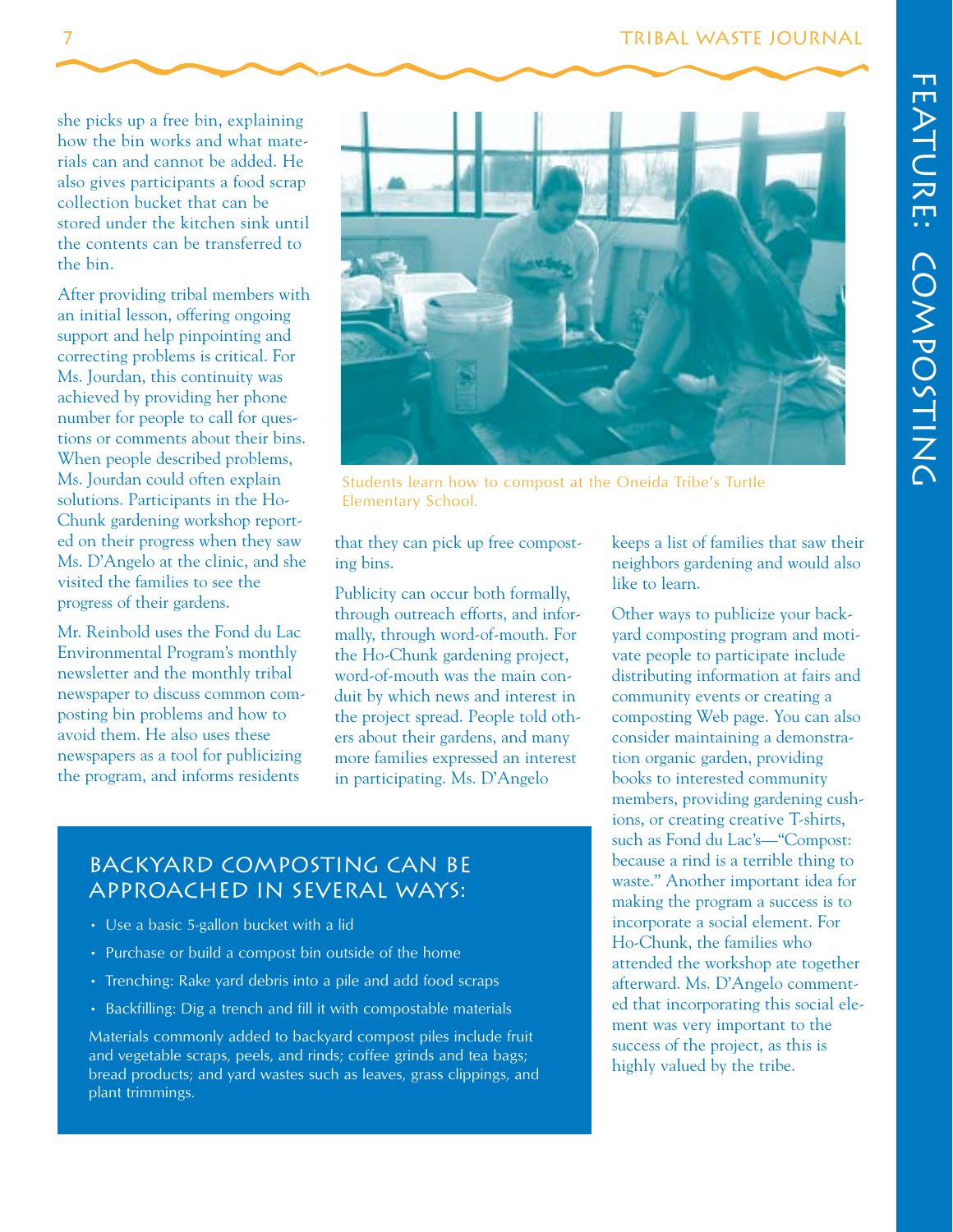#### Give BIA a Call Need Funding?

waste project? Try calling your BIA Regional Environmental Scientist. That's what Nathan Reinbold, environmental education outreach coordinator of the Fond du Lac Reservation, did to get \$40,000 to composting operation. After speak-

Mr. Nelson explains that the the program's operating expenses environmental scientists and pro-Interagency Tribal Open Dump for environmental projects. Each region typically gets between \$300,000 and \$350,000 annually. Awards to individual tribes are genare very few restrictions on how

the availability of funds and how to apply. The awards process follows the federal budget cycle, so applicaect would entail, how much is being requested, how the money will be enough. "If you can spread your increase your chances of getting funded," advises Mr. Nelson.

#### **Connections**

In addition to diverting organics from the waste stream, home composting and gardening often tie into tribal tradition. As Mr. Reinbold points out, composting fits with the Fond du Lac Environmental Program's motto: "It is our duty to protect the environment and those creatures that cannot protect themselves for future generations."

For the Ho-Chunk tribe, whose program focuses on home gardening and composting, the project creates a specific demonstration of the circle of life. The compost is an important component of the gardening project, because the soil in the area has a high sand content—people will say that the soil is so poor that you cannot have a garden. Therefore, it is necessary to teach gardeners how to incorporate organic wastes such as peat

moss, grass clippings, and compost to enrich the soil. Teaching home gardening revives skills from the grandparents' generation that younger people say they would like to develop.

Through a ripple effect, news of Ho-Chunk's home gardening and composting project has made its way to the tribe's historical society. Says Lisa D'Angelo, "The project connects to the work of the historical society which strives to revitalize all aspects of Ho-Chunk culture, including diet, language, and traditions—because it connects to the tribe's history as an agricultural, as opposed to a huntergatherer, tribe." Home gardening gives people access to inexpensive, organic vegetables—a benefit emphasized by Ms. D'Angelo, who works for Ho-Chunk's Black River Falls Health and Wellness Center. Gardening also encourages people to be more active and helps families work as units.



Students from the Fond du Lac Ojibwe School show off their compost and one of its contributors.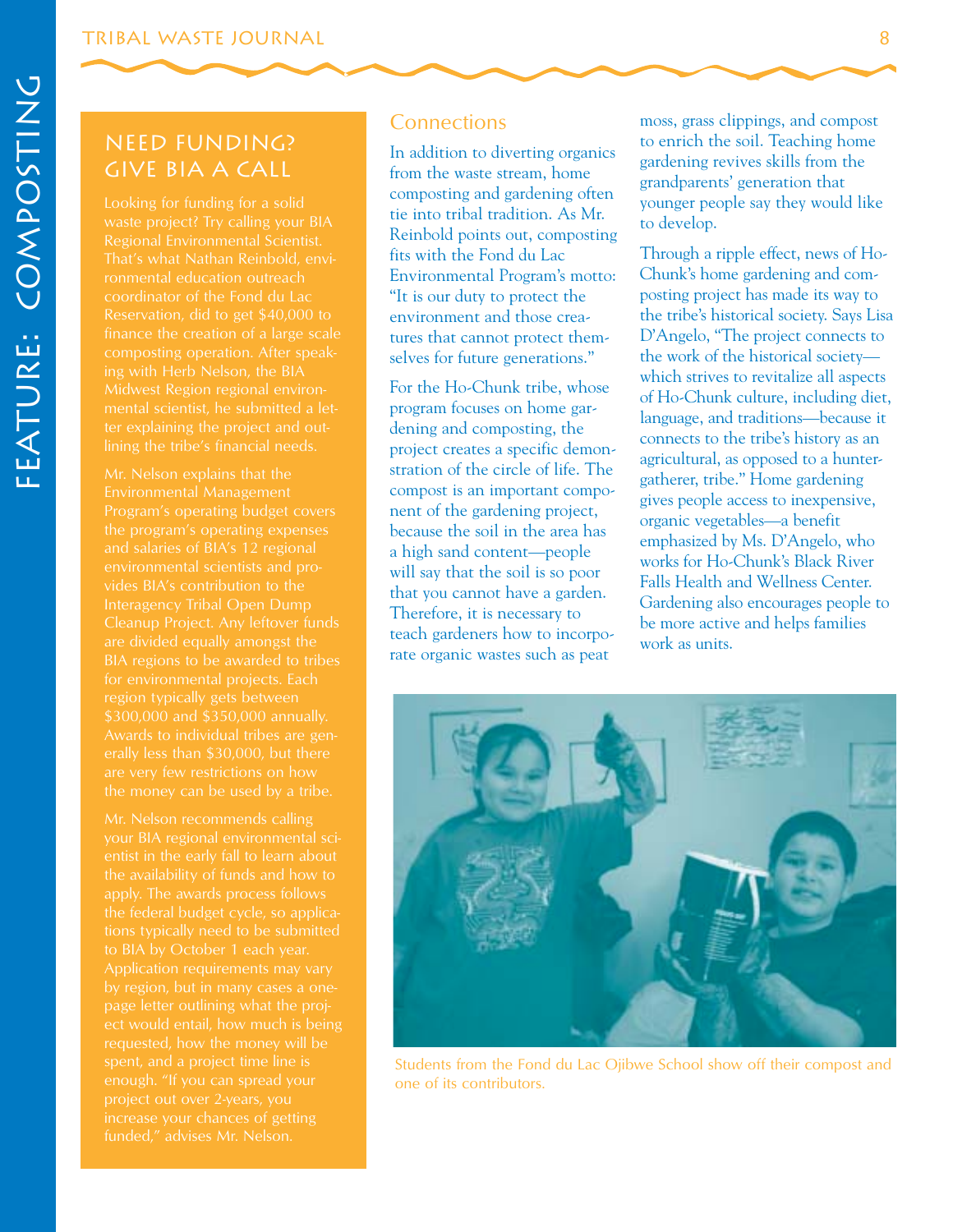# Scaling Obstacles: Turning Fish Waste into Resources

The Tlingit National Anthem is a testament to the determination and perseverance of the Tlingit people who currently inhabit Southeast Alaska. According to the anthem, the Tlingits once lived far from the ocean in a determination and perseverance of the Tlingit people, who currently inhabit Southeast Alaska. According to region now known as Yukon Territory. After hearing that fish were abundant in the Pacific Ocean, they decided to journey from the interior of the continent to the coast. The journey was long, arduous, and riddled with obstacles, including



a giant glacier. A group of daring women traveled under the glacier via a stream and urged the others to follow. Thus the Tlingit people prevailed and arrived at the ocean's edge, where food was plentiful.

The Tlingit people of Kake, a small village located on Kupreanof Island, 150 mile south of Juneau, possess the determined spirit of their ancestors. This tenacity enabled them to open a composting operation despite obstacles such as lack of technical expertise, inadequate equipment, and a harsh climate. The persistent villagers overcame many of these challenges to get "fish and chip" composting off the ground, relying on an abundant supply of raw materials and patience to beat the odds. Bob Mills, Kake's composting manager, believes that his team will soon raze the final barrier to success—breaking into the retail market—and the composting operation will become profitable.

In 2001, faced with the collapse of the island's timber operation, Sam Jackson, the CEO and president of Kake, decided to pursue composting as an economic development project. He recognized that the fish waste generated by the village's cold storage company could be combined with the slash and downed timber left behind by loggers to create nutrient-rich compost. In addition to having the right raw materials for compost, Kupreanof Island is speckled with former log clearing areas, open spaces that are far from the village and ideal for large, odorous windrow piles. Putting all the pieces together, Kake seemed to have the key ingredients for a successful composting operation.

#### A Learning Curve

When Mr. Jackson asked Bob Mills, who was a logging manager at the time, to run the nascent composting program, Mr. Mills' initial response was, "What's composting?" After

hearing the details, Mr. Mills accepted the challenge, although he had no prior experience with composting. Kake gave Mr. Mills a 902 Cat front loader and a dump truck to get started.

"Composting is like learning to swim. You can read about it or listen to someone explain the process, but you really learn by doing it."

> Bob Mills, composting manager, Kake

Initially, Mr. Mills used the dump truck to haul salmon and crab carcasses, bones, and guts from the processing facility in Kake to the remote log clearing areas, where he combined the waste with sawdust from Silver Bay Logging Company in piles stretching 200 feet long. After

finding composting recipes on the Internet, Mr. Mills solicited advice from the Alaskan Wood Utilization Center and consultants. Despite conducting background research, Mr. Mills discovered that he was not prepared for the field. "Composting is like learning to swim," he said. "You can read about it or listen to someone explain the process, but you really learn by doing it." The first few piles did not produce a quality final product. Mr. Mills experimented with the moisture content of the compost piles and varied the ratio of fish waste to sawdust, tweaking the recipe, until he achieved success.

#### Training Trials

The initial recipe setback motivated Mr. Mills to attend a composting class to avoid future problems. He traveled to the state of Washington for a five-day Compost Facility Operator Training sponsored by the Washington Organic Recycling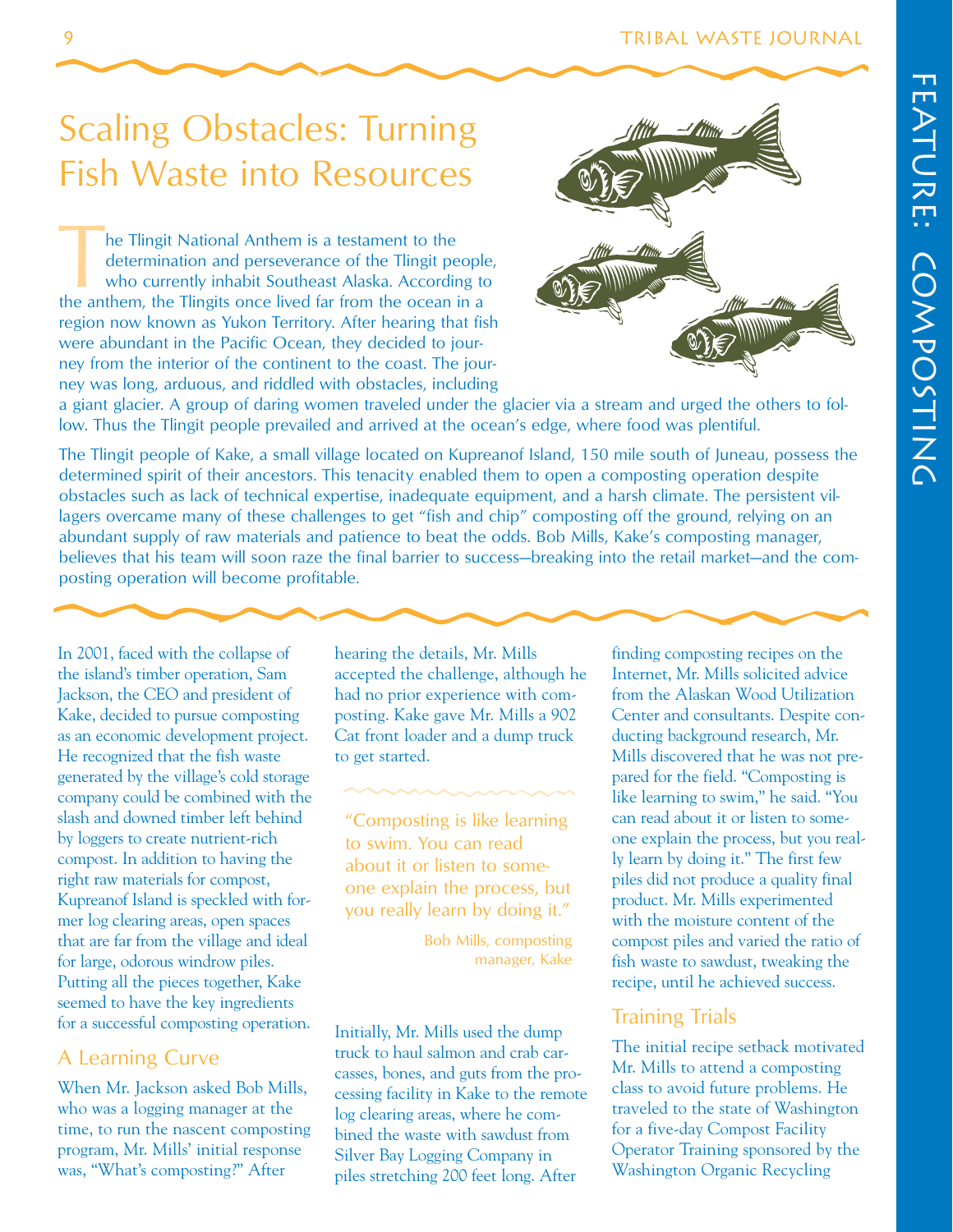#### Tribal Waste Journal



(L) Making fish and chips: workers add fish waste to the prepared wood waste windrows. (R) Ships unload their catch at the Kake processing plant.

Council (WORC). "I thought the class would be a breeze," said Mills. Instead he found himself surrounded by scientists, seasoned compost operators, and instructors who used words such as "thermal treatment" and "bulking agents." Mr. Mills studied morning and night, and the instructor helped him master the material by defining new terms. On the fifth day, Mr. Mills passed the final exam with flying colors.

During the training, Mr. Mills realized that he had made some mistakes during his first few months as composting manager, and he learned how to correct them. He discovered, for example, that his compost piles were too moist, creating anaerobic conditions that stymied the decomposition process. He remedied the situation by increasing airflow through the piles and placing tarpaulins on them to minimize rain infiltration.

#### Investing in the Future

Mr. Mills approached the village and explained that he needed more equipment for the composting venture. Recognizing that the project possessed tremendous economic potential, Kake invested more than \$1 million in new equipment, purchasing a 2200 Cat backhoe, a 16 foot Scarab turner, and a bagging machine. Workers use the backhoe to dig a long 'V' down the center of each row of sawdust or wood chips

before adding fish waste. The Scarab turner is essential to the operation imagine turning 200- foot-long piles by hand! The bagging machine enables workers to package the product for sale. Although Kake needed this equipment to succeed, heavy machinery is expensive, and the village was forced to close its cold storage operation, temporarily, to support the composting enterprise.

Although fish waste and wood abound on Kupreanof Island, logging debris must be chipped before Kake can use it in compost piles. During the first year, Mr. Mills purchased sawdust from a logging company located 100 miles south of the island because he could not chip the wood scattered about the island. He conducted an Internet search and located Bobby Wolfer, a businessman in the state of Washington who sells tubgrinders. Mr. Mills called Mr. Wolfer regularly for a year, cultivating a relationship with him. Eventually, Mr. Wolfer visited Kake to inspect the composting operation. The visit convinced Mr. Wolfer that Kake could succeed, and he worked with Mr. Mills to transport a tubgrinder, which cost approximately \$470,000, to Kupreanof Island.

#### Taking the Market's Pulse

Mr. Mills used a value-added producer grant from the U.S. Department of Agriculture's Rural

Development Service to hire Aadland Marketing. Kake used this firm for past projects, so Aadland Marketing employees were already familiar with the village's culture and goals. In fact, Kake approached Aadland Marketing's Greg Galik for help with the grant application. Mr. Galik worked closely with Mr. Mills and other representatives from Kake to draft an 80-page proposal for a marketing feasibility study that would allow the village to determine the price of its product, identify ideal product packaging, and create a promotion strategy. Kake requested \$77,000 and received \$47,327, which it matched.

Kupreanof Island is along a major shipping route between Juneau and Ketchikan. Ships traveling north from Seattle carry supplies to Anchorage and return with empty containers. Aadland Marketing contacted several shipping companies and discovered that Kake could move its compost to Washington state (where demand for quality compost is high) in these empty containers for only a small fee. Next, Mr. Galik organized focus groups in Washington and provided samples of Kake's compost to gardeners and landscapers, who agreed that the product was loamy with a pleasant earthy smell. They liked the idea of compost generated from natural materials free of chemicals, so Aadland Marketing encouraged Kake to get its product certified as organic. The focus group participants also felt that "Totem Soils" was the perfect name for Kake's compost and that it should be packaged in attractive 12-quart bags.

In addition to organizing focus groups, Aadland Marketing urged Kake to get its product tested for pathogens, metals, and general quality. Although Kake does not compost human waste, the village chose to follow EPA's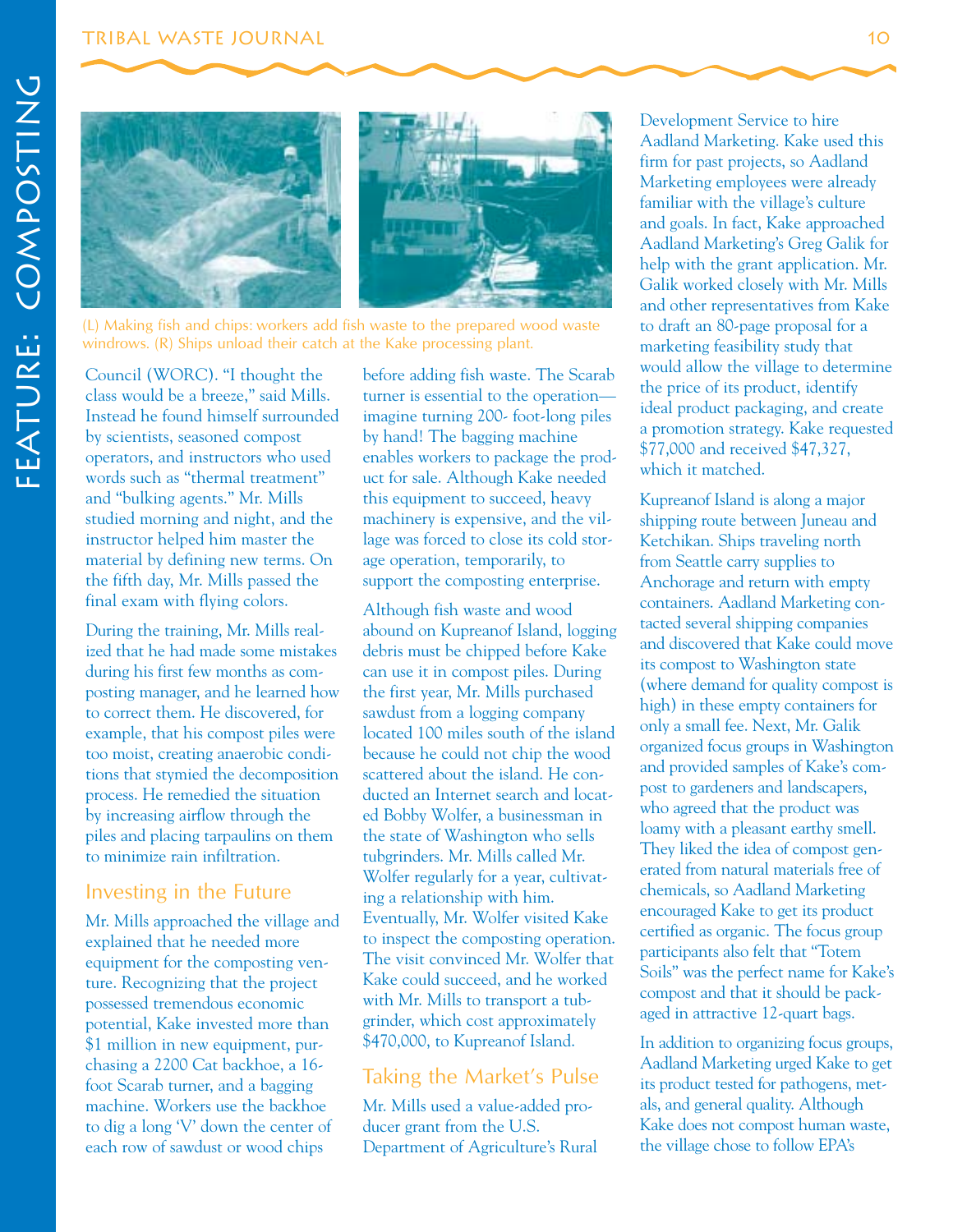biosolid composting regulations to ensure a vector and pathogen-free final product. Laboratory tests confirmed that Kake's compost is highquality potting soil, although Mr. Galik pointed out, "Kake's windrows are young and compost is like a fine wine. It becomes more valuable as it gets older." Aadland Marketing suggested that Kake publicize these test results to demonstrate the quality of its product.

Aadland used the information obtained from the focus groups and product testing to create effective marketing brochures and a Web site for greenhouse operators and retailers. Mr. Galik and Mr. Mills are developing relationships with some of these individuals and hope to obtain several contracts before the next growing season. In 2003, Kake established 4,000 linear feet of windrows and composted 6 million pounds of fish waste, although Mr. Mills believes the operation could easily be expanded because fish waste is abundant in Southeast Alaska. Fish processors throughout the region are searching for alternatives to dumping this waste into local bodies of water, where it



disturbs ecosystems. Mr. Mills hopes to obtain a contract with a large retailer that demands large quantities of compost from its suppliers. If Kake secures a contract with this type of company, composting on Kupreanof Island could mitigate a regional environmental problem in addition to providing jobs for locals.

#### Local Challenges

While Mr. Mills waits to hear from retailers, he must continue to maintain the compost piles and meet local challenges. Bears, fluctuating rainfall, and odors are ongoing challenges facing the operation, and Mr. Mills must address them to keep the windrows intact and village residents content. For example, bears harass workers as they turn the compost piles. Mr. Mills does not have the funding to erect fences around the windrows, so he must chase away the bears on foot.

ing proper moisture levels in com-Climate also presents an obstacle. Southeast Alaska experiences a rainy season in the fall and winter and a dry season in the spring and summer, which makes maintainpost piles difficult. During the summer, Mr. Mills must add water to the windrows, and during the winter, he must cover them with tarpaulins to keep them dry. Eventually, he would like to obtain funding for a warehouse to keep the curing piles out of the elements and away from bears.

Trucks loaded with fish waste used to pass through Kake, traveling from the fish processing plant to the compost site, until residents complained of the associated stench. Mills asked the truck drivers to circumvent the village, adding several miles to the trip, but appeasing community members.

#### U.S. Department of Agriculture's Value-Added Producer Grants

When Bob Mills needed funding to hire a marketing firm, he turned to the U.S. Department of Agriculture's (USDA's) Rural Development Service for assistance. USDA offers value-added producer grants, which tribes and villages can use to develop and implement marketing plans for value-added agricultural products such as compost. As Mr. Mills disgrant award is \$170,000, although applicants can request up to \$500,000, and grant recipients must match 100 percent of the funds.

USDA publishes the value-added producer grant application deadlines and funding levels in the at <www.rurdev.usda.gov/rbs/ coops/vadg.htm>. For a list of state office contacts, visit <www.rurdev.usda.gov/rbs/ coops/vadgstateoffice.html>.

Despite such obstacles, Mr. Mills remains confident that Kake's composting operation will be successful. He believes that gardeners will request the premium Totem Soil when they learn about it. He also hopes to begin accepting fish waste from other processing plants in Southeast Alaska. While Mr. Mills waits for Totem Soil to gain popularity, he provides advice to others interested in composting. In 2004, for example, he attended a wood utilization convention in Anchorage and delivered a presentation on Kake's project with a message of hope. "It's been a struggle," said Mr. Mills. "But I'm glad we're doing it."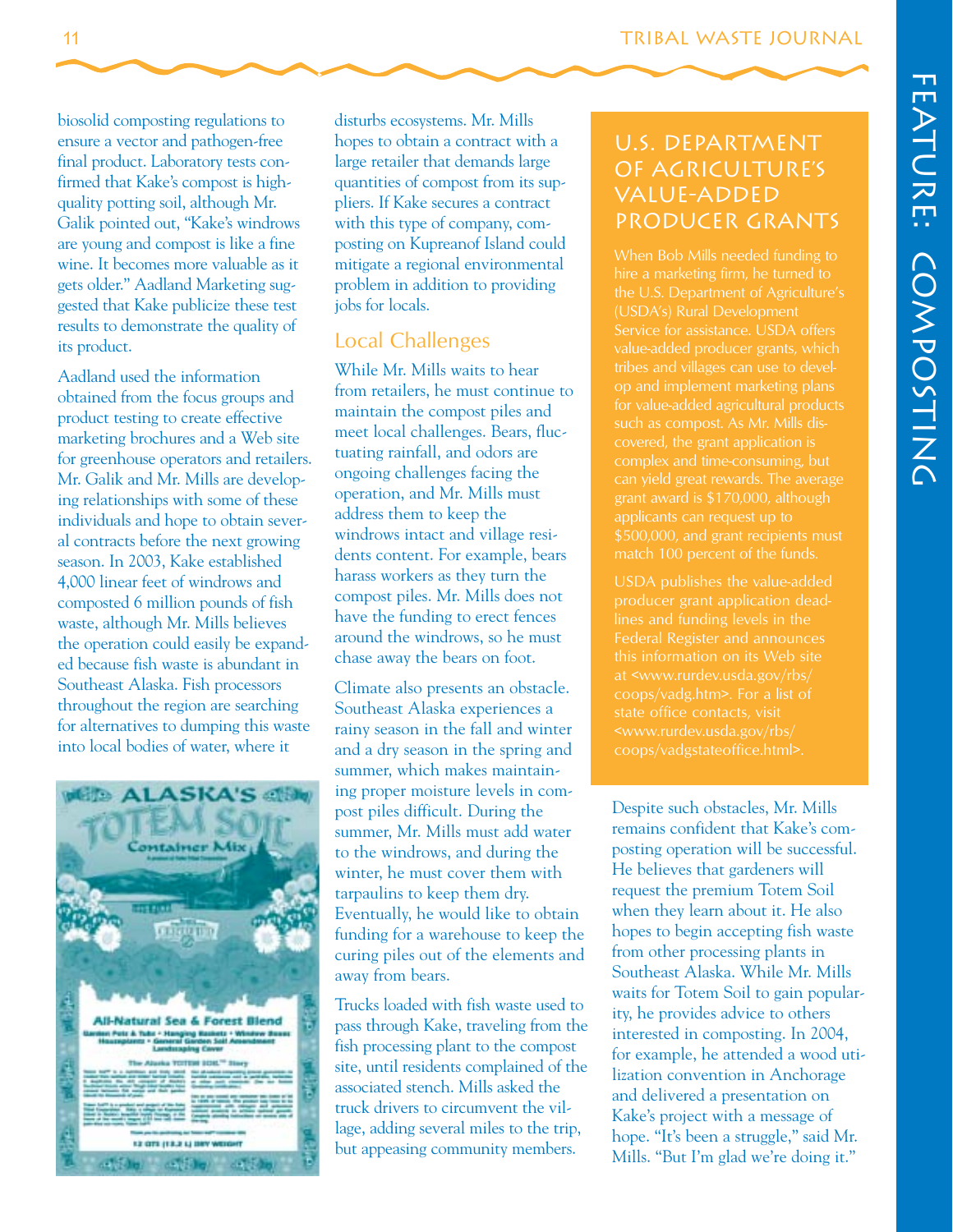# Cherokee Commitment to Quality Creates Premier Food Waste Compost

ust as quality compost requires the proper mix-<br>ture of raw materials, individuals working for the<br>Eastern Band of Cherokee Indians' composting<br>operations must possess the perfect blend of techniust as quality compost requires the proper mixture of raw materials, individuals working for the Eastern Band of Cherokee Indians' composting cal expertise, business acumen, and cultural knowledge. The Cherokee run two successful large-scale composting operations—one for food scraps and



one for biosolids—at the Qualla Boundary in North Carolina. The tribe credits well-trained composting operators with saving them thousands of dollars in tipping fees annually. By selling compost to tribal members at bargain prices, these employees have also encouraged community members to return to the tribe's agricultural roots through gardening.

To reduce waste disposal costs, the Cherokee began composting biosolids from its wastewater treatment plant in 1995 and expanded its operations to collect food residuals in 1997. Today, the tribe composts approximately 72 tons of food waste and 96 dry tons of biosolids per month. The food waste, collected from seven local restaurants, including three within Harrah's Cherokee Casino, sells for \$35 per ton, while the biosolids compost garners \$15 per ton.

Considered a landmark program, the tribe's composting operation has been lauded by EPA and other organizations. The tribe, however, needs to look no further than its customers to recognize its success. "Our repeat customers say our compost is the best in the world," says Ritchie Bottchenbaugh, a composting supervisor for the tribe.

As with all types of composting,<br>  $\frac{1}{2}$   $\frac{1}{2}$   $\frac{1}{2}$   $\frac{1}{2}$   $\frac{1}{2}$   $\frac{1}{2}$   $\frac{1}{2}$   $\frac{1}{2}$   $\frac{1}{2}$   $\frac{1}{2}$   $\frac{1}{2}$   $\frac{1}{2}$   $\frac{1}{2}$   $\frac{1}{2}$   $\frac{1}{2}$   $\frac{1}{2}$   $\frac{1}{2}$   $\frac{1}{2}$   $\frac{1}{2}$ developing an expertise in large-<br>scale composting is a hands-on,<br>highly recommend. They<br>keen their certifications current by trial-and-error process. However, as "It took a little while to get attending annual workshops. Mr.<br>John D. Long, former composting people to use and want our Long also attended the Better John D. Long, former composting people to use and want our manager, emphasizes, "There are and the Better at the Better at the Better and the Better at the Better at the Better at the Better at the Better at the Better at manager, emphasizes, "There are products. Now we can't composting School at the University<br>so many technical things you need so many technical things you need is the set of Maryland, of which he speaks<br>to know to compost properly and its experience of Maryland, of which he speaks to know to compost properly and the state of the state highly. The tribal composting man-<br>produce a quality product—<br>pohn D. Long, former agers emphasize that many heneficial produce a quality product— — — —John D. Long, former agers emphasize that many beneficial carbon/nitrogen ratios, moisture composting manager, Eastern ration opportunities exist—the carbon/nitrogen ratios, moisture composting manager, Eastern training opportunities exist—the<br>levels, temperature—you need Band of Cherokee Indians challenge is to secure the necessa training to get and keep all of this resources to attend them. Inquiring straight." The tribe's commitment about scholarships is one strategy to to producing a high-quality compost<br>product begins with its staff. The Cherokee's composting and recymotivated employees and require

with Training have the know-how to create a the Carolina Composting Council<br>superior product. and the Solid Waste Association of

product begins with its statified the cherokee now share with others Compost managers look for highly cling managers, including Mr. T. The Cherokee now share with others restincted and leave in Trejo, Mr. Bottchenbaugh, an

The End Product Begins professional training to ensure they Long, obtained certifications through have the know-how to create a the Carolina Connosting Council and the Solid Waste Association of keep their certifications current by challenge is to secure the necessary about scholarships is one strategy to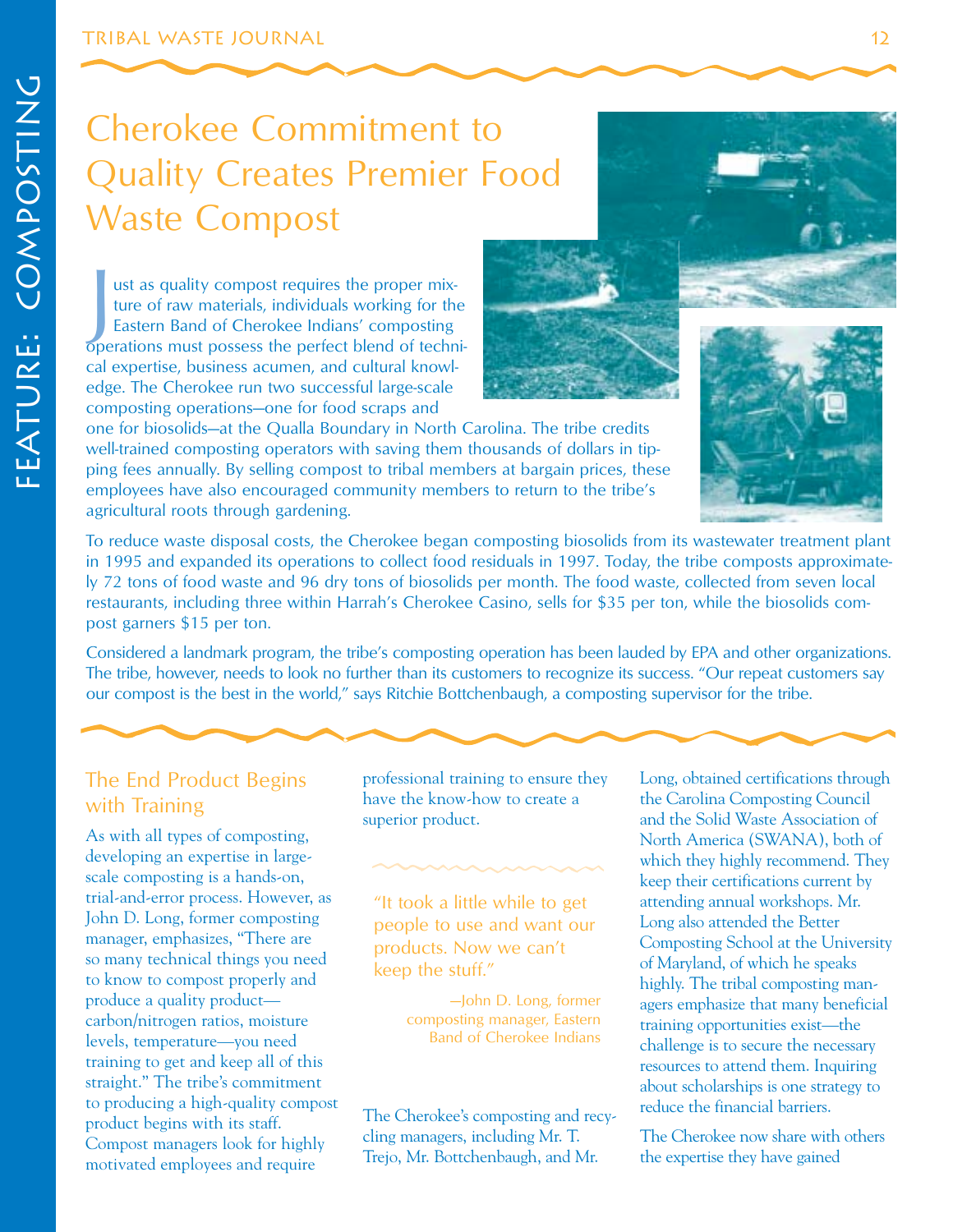through training and experience. In August 2004, the tribe hosted a Carolina Composting Council certification course funded by EPA Region 4. In addition, Mr. Trejo developed a comprehensive guide replete with photographs, *Composting Made Simple*, which EPA distributes to other tribes to help them develop similar large-scale composting programs. Representatives from several tribes in the region, including the Seminole Tribe of Florida and the Mississippi Band of Choctaw Indians, have also visited the composting facilities.

#### The Composting Nitty Gritty

The Cherokee emphasize the importance of training because there is much to know. Turning food residuals into a nutrient-rich soil amendment involves many steps, numerous measurements, and more than a month's time from start to finish.

The tribe's food residuals composting program begins at the restaurants, where restaurant employees manually separate kitchen wastes and remove contaminants such as plastic and glass materials. Tribal utilities employees collect the food wastes as many as two or three times per day to maintain a positive relationship with the restaurants. After collection, employees transport the containers of food waste to the tribe's waste transfer station and weigh them to maintain accurate records for documentation and reporting requirements. They then mix the food residuals with wood chips and sawdust—derived from chipping community members' yard trimmings in a Duratech tub grinder—as well as shredded waste paper from tribal office buildings. The wood chips and paper serve as a source of carbon, and the wood chips also create spaces for aeration.

The tribe uses a front-end loader to mix the materials, then places the

mixture in windrows—long piles that measure 100 feet long, four feet high, and six feet wide. The piles are turned once on the first day, then three to four times per day for the remainder of the windrow process. The piles must remain at a constant temperature above 135°F for 15 days, a standard that the Eastern Band of Cherokee generally exceeds. After approximately four weeks in the windrows, the new compost is transferred to a covered storage area for curing and screening.

The tribe uses a different composting method to compost biosolids—composting approximately 96 dry tons per month—with additional modifications to destroy pathogens, reduce moisture, and address the specific nature of the waste. Unlike food residuals composting, biosolids composting is guided by federal regulations under the Clean Water Act (40CFR Part 503).

center of each bed of chips, and air is forced into and out of the pile through the pipe to help ensure that conditions do not become anaerobic, which would release odor and attract vermin. Biosolid waste is first dewatered and chemically treated at the tribe's wastewater treatment plant, then composted on a bed of wood chips using a fan-forced aerated static pile method in a roofed, partially walled building. A perforated plastic pipe runs through the

The tribe exceeds EPA's time and temperature requirements for biosolid composting to ensure that all pathogens are destroyed. The piles require 13 to 15 days to reach 146°F, and the temperature is maintained for 15 days. Then, the compost is placed in a curing pile until the moisture level drops to 30 percent or less. After the compost moves through the curing pile, it is screened to a quarter inch size. To ensure the quality of its compost, the tribe sends samples for nutrient and metals testing to an EPA accredited facility.

#### The Tribe's Business Acumen

While composting provides numerous benefits, the primary reason the Cherokee decided to begin a largescale composting program was to save money. As Mr. Long says, "We got started composting out of necessity." When the federal municipal solid waste landfill regulations became effective in 1991, the tribe was one of many communities across the United States required to close their landfill. In response, they constructed a waste transfer station and set the goal of recycling as much as possible to reduce waste transportation and disposal fees. Thus, composting was a smart business proposition for the tribe.



The Cherokee use their own compost to improve the landscape around tribal office buildings.

When the Cherokee decided to begin the food residuals composting program in 1997, they applied for and received a three-year project grant for \$133,500 from EPA. The grant required that the tribe match 5 percent of the funding, but the tribe matched 122 percent, using the funding to purchase equipment, prepare the site, hire an extra staff member, and develop the composting guide, *Composting Made Simple*. The operational expenses are now approximately \$180,000 per year, and the program comes close to breaking even by selling the final product.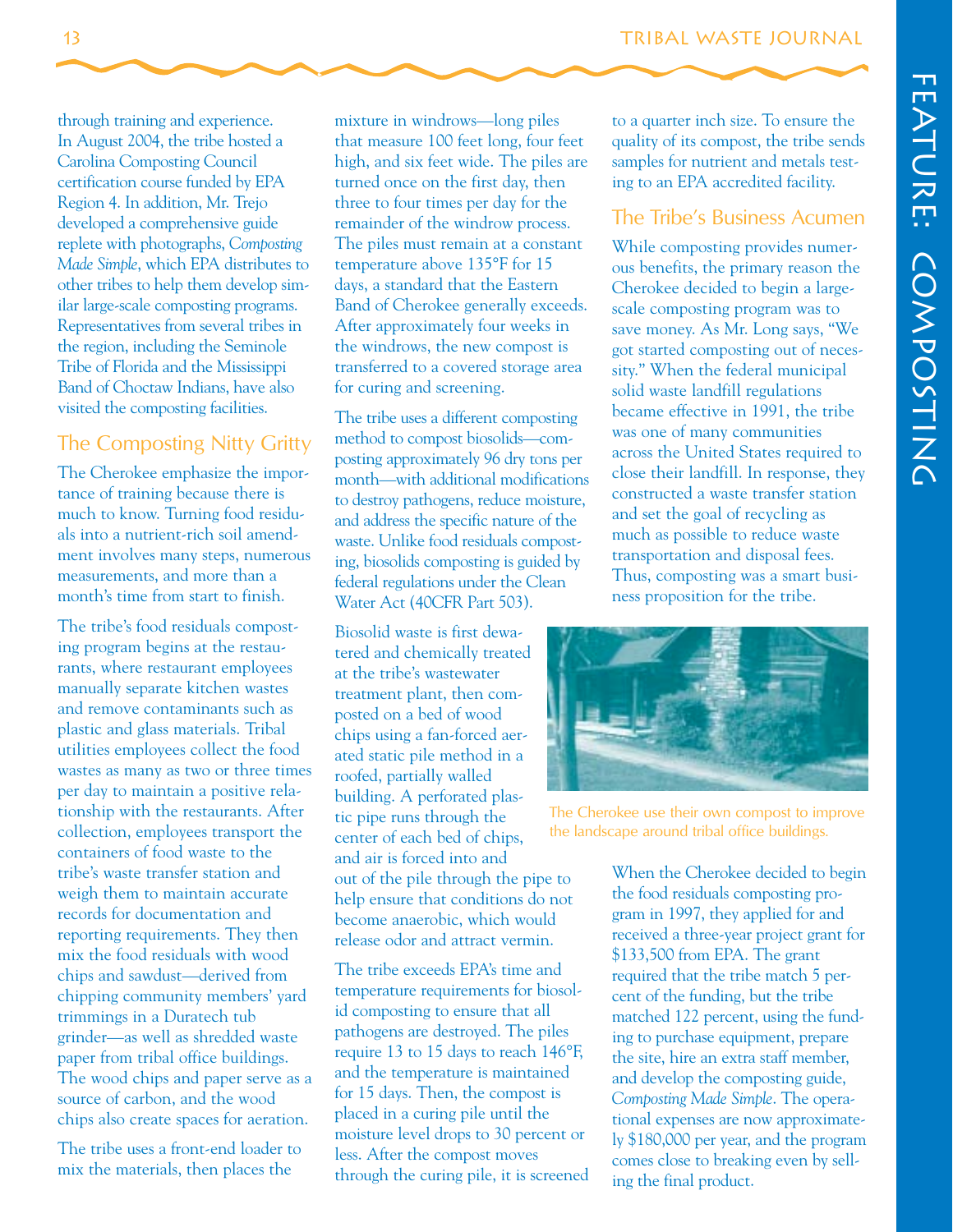#### Out of Sight, Out of Mind

Odors are a common problem for large-scale composting operations, "especially early on when you are learning and perfecting your process," states Mr. Long. The Cherokee initially experienced odor problems because the compost piles were not receiving enough oxygen. When they switched from a front-end loader to a windrow turner to turn the piles, the odor problem was virtually eliminated. However, neighboring community members continued to complain. To solve the problem, compost operators planted bamboo between the station and neighboring property, and the complaints died off. Explained Mr. Long, "If people see your process and it looks like it should smell, then people will complain about it smelling. If they can't see it, then they don't know or think that there is anything to complain about." He emphasizes that locating the facility away from homes when possible allows you to address odor concerns before community members complain.

Tribal council members have been very supportive of the composting program because they recognize the cost savings and benefits. As Mr. Long explains, "We had to go before the tribal council and show the actual numbers from our pilot project to demonstrate the cost savings. It is like going to a bank for a loan—you need to show them something concrete. Once we showed the council our numbers, it was a no-brainer."

Another factor the tribe considers critical to their success is the strong rapport they maintain with the local restaurants that generate the food waste. Mr. Bottchenbaugh keeps an open line of communication with the restaurant managers, speaking to them nearly every day. He stresses the importance of being flexible with the restaurants and responding to their needs. Tribal utilities employees generally pick up the food scraps two or three times per day, but if the restaurants request more than three pickups, the composting employees gladly oblige.

The tribe sells most of its compost to residents, tribal roads divisions,

and other tribal programs that pick up the product at the transfer station. While the Eastern Band of Cherokee has not bagged its compost, it has begun marketing it to organizations off the reservation. Mr. Bottchenbaugh is talking to Harrah's about purchasing compost from the tribe, and he is also working with the North Carolina Department of Transportation, which is interested in using composting berms to replace silt fences.

Word-of-mouth has carried the testament of the high quality of the Cherokee compost throughout the community. Local organic farmers rave about the high nutritional value of the compost, and the tribe has collected letters from enthusiastic customers. The owner of Cherokee Daylily Gardens attests, "In all our years of growing daylilies, we have never experienced this rate of reproduction." As Mr. Long summarizes, "It took a little while to get people to use and want our products. Now that people have seen the results they get with our compost and realized the nutrient value of the food waste compost, we can't keep the stuff."

#### A Return to Tradition

Above and beyond the practical benefits of composting, its practice has a history within Cherokee tradition. As Mr. Bottchenbaugh describes, "My grandpa says that he can remember his grandma throwing food waste in a pile of leaves and rolling it around." Mr. Long adds, "As a farmer, I have composted all of my life, I just didn't know it at the time. When we cleaned out the animals' stalls, we piled the straw and manure and let it decompose. Then we spread it on our fields. We were composting, we just didn't call it that." Thus, composting offers the added value of bringing the tribe back in touch with its roots. In addition to composting, tribal members were traditionally farmers—growing vegetables such as corn, potatoes, beans, and squash. Tribal employees believe that gardening is good for the community because it reacquaints people with this agricultural tradition.

To encourage tribal members to garden, the tribe has given away free or discounted compost. The tribe's extension office recently worked with the Chief to provide community members with coupons for compost to promote gardening. All 150 coupons issued by the office were redeemed. People came to pick up the compost at the transfer station, and at the same time the tribe gave away gardening kits.

As the program moves forward, Mr. Bottchenbaugh is pleased with this additional benefit for the tribal community. "The composting coupons benefit more than just the transfer station's bottom line," Mr. Bottchenbaugh said. "The Cherokee people have a rich history of farming, and the composting coupons encourage them to get back to gardening."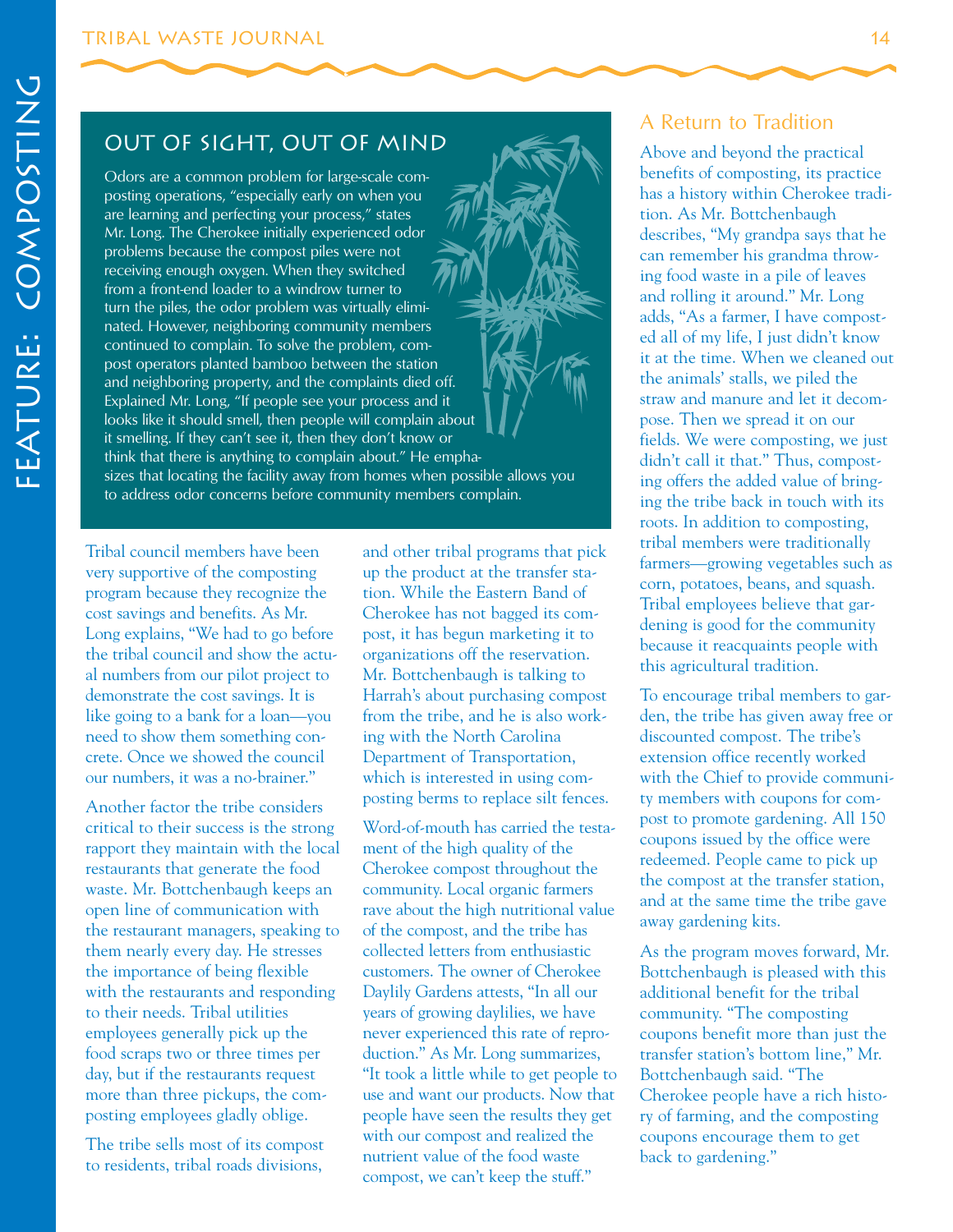# Unique Gardens Dig Deep Into Cultural Roots

In addition to reducing waste and generating a valuable amendment, composting contributes to the revival of tions and the preservation of cultural knowledge. Ho-<br>Chunk Nation's project demonstrates that tribes can use n addition to reducing waste and generating a valuable soil amendment, composting contributes to the revival of traditions and the preservation of cultural knowledge. Hocomposting to reconnect with their agricultural roots. The Eastern Band of Cherokee Indians, which once relied on agriculture for survival, distributed coupons for free compost to tribal members to encourage the rediscovery of home gardening. But some tribes are taking the cultural component of composting and gardening projects to the next level. For example, the Mashanantucket Pequots and the Pomo Indians of Redwood



Valley Rancheria are cultivating endemic species to restore lost arts and historical knowledge.

A garden roof atop the Mashantucket Pequot Museum and Research Center offers environmental, aesthetic, and cultural benefits. Many garden roofs contain "green" features, such as compost piles, but the Pequot's roof serves a greater purpose. The museum borders a swamp filled with rhododendrons that provided refuge to the Pequots during King Philip's War. To preserve this historical site and create an idyllic setting for special events, the tribe decided to install the garden roof, which reduces runoff into the swamp and contains decks and paths for meetings and receptions.

Initially, the Mashantucket Pequot tribal council envisioned gardens with plants native to the Northeast and hired experts to develop a collection. The tribe, however, had trouble with these contractors and replaced them with tribal maintenance employees who lacked knowledge of native plants. As a result, the garden morphed from a collection of indigenous species to a haven for non-native ones.

The green roof continues to evolve as the Pequots find ways to meet new challenges and increase the potential for cultural education.

Tribal members hope to replace many of the exotic species with native ones and plan to populate garden beds with plants that their ancestors used for food, medicine, and other purposes. The gardens will include species such as Indian hemp, which is used to make rope, and blood root, which is used to treat blood ailments. Despite some obstacles, such as minor leaks in the roof, the museum staff remain committed to maintaining the roof and improving public access to ethnobotanical information.



(L) Sedge beds being prepared for transplanting the white root sedge plants. (R) Rows of white root sedges growing.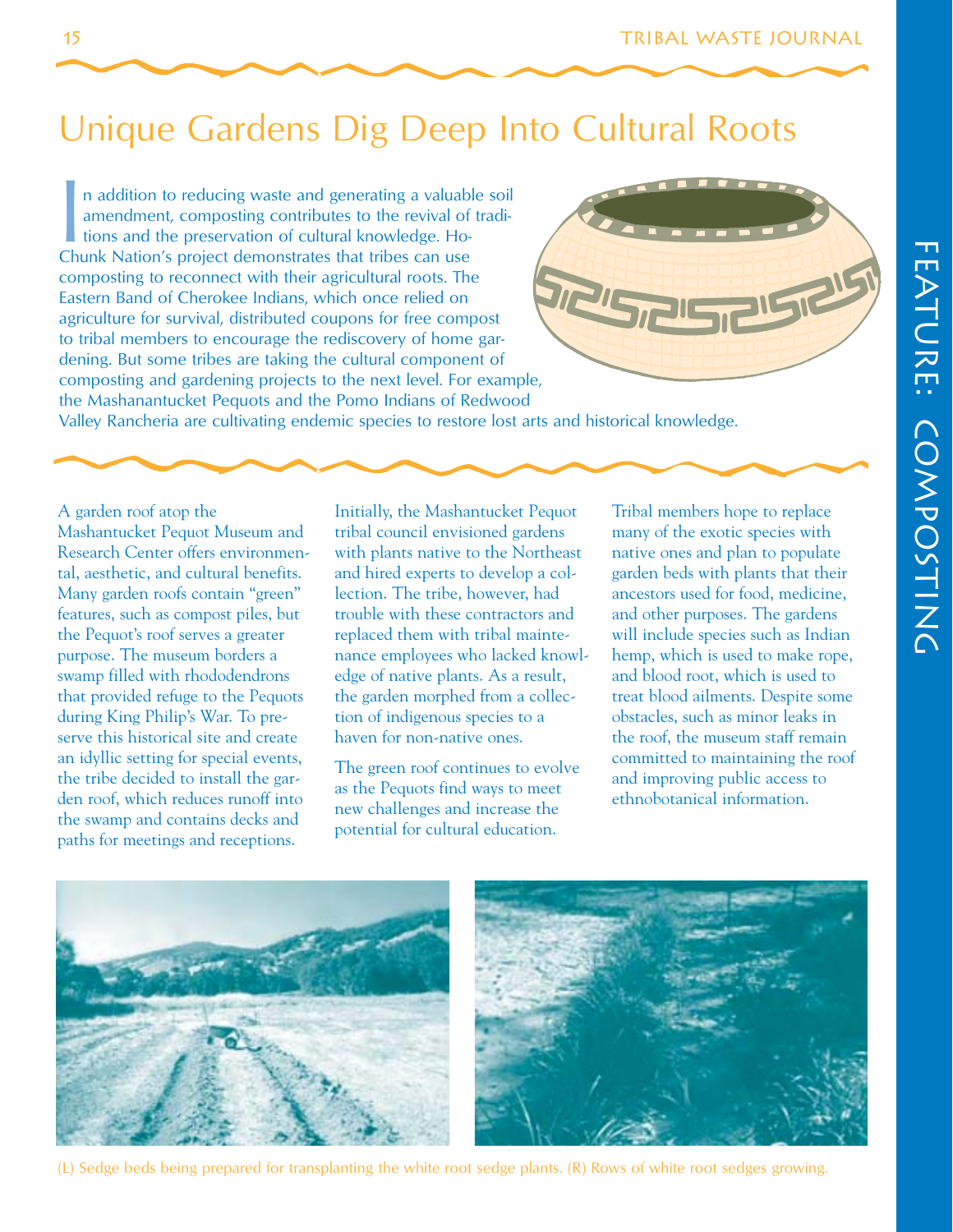#### Tribal Waste Journal 16



The children of Redwood Valley Rancheria enjoy the fruits of their labor by harvesting the pumpkins grown using the tribe's compost.



Like the Mashantucket Pequots, the Pomo Indians of Redwood Valley Rancheria discovered a way to connect gardening with cultural restoration. The tribe received a social economic development grant from the Administration for Native Americans (part of the U.S. Department of Health and Human Services) to develop a white root sedge garden. Historically, Pomo Indians wove baskets from the roots of white root sedge plants. Although white root sedge grows naturally along streams and rivers near Redwood Valley Rancheria, tribal members cannot access the plants because the tribe does not

own riverfront property. In the grant application, the tribe framed the garden as a heritage preservation and economic development project—tribal members would use the white root sedge to create traditional baskets and sell baskets, roots, and entire sedge plants to generate revenue.

To prepare the garden for the sedge plants, tribal members dug trenches, and applied a small amount of compost, then added 6 to 8 inches of clean sand to imitate the natural terraces where white sedge usually grows. Ironically, it is important that the compost is below the sand so that only the deep nutritional

roots of the sedge plant reach it. The shallow roots, which are harvested for the baskets, turn dark when they are in nutrient rich soil such as compost. Basket makers prefer the roots to be light, as they decorate the baskets with dark materials and the decorations stand out better against a light foundation.

In addition to helping the tribe revive the lost art of basket making, the white root sedge garden generates environmental benefits. White root sedge plants can filter pollutants from runoff and stabilize soil along highways and near parking lots, protecting streams and rivers. The tribe already moved dozens of plants from the garden to the edge of the parking lot of the tribe's new education building. In addition, the California Department of Transportation purchased some of Redwood Valley Rancheria's sedge plants for a bioremediation project along a highway. These pilot projects enabled tribal members to determine the conditions white root sedge requires to thrive. The tribe plans to apply this information to future projects, market the sedge plants to new customers, and prove that economic development and cultural revival can complement one another.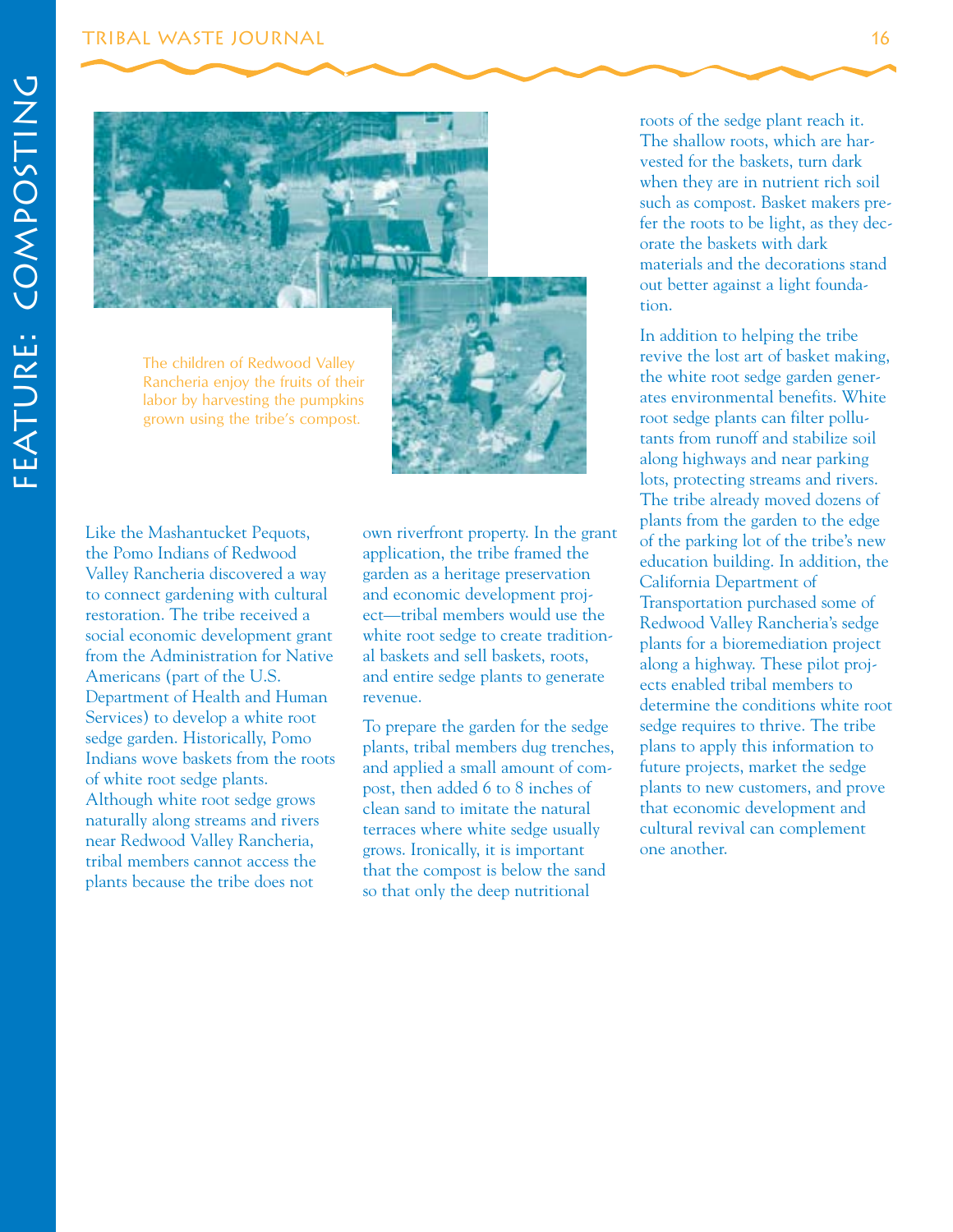# Students and Teachers Worm Up to Vermicomposting

You've heard of guinea pigs and ham-<br>sters as school pets, but have you even met teachers who welcomed worms<br>their classrooms? Staff and students at One sters as school pets, but have you ever met teachers who welcomed worms into their classrooms? Staff and students at Oneida Nation's Turtle Elementary School proudly care for thousands of worms that process food scraps and old newspapers into valuable compost. Cafeteria workers set aside food scraps for the worms during food preparation, and science teachers help students feed and care for the worms.

The Oneida Nation of Wisconsin is not the only tribe to recognize the power of red wigglers (*Lumbricus rubellus*), which can eat half of their body weight in 24 hours. Deanna Himango and Nathan Reinbold, of the Fond du Lac Band of Lake Superior Chippewa's Natural Resources Division, implemented a vermicomposting program on the reservation. This program started at the local Ojibwe School and expanded to 200 households. Mr. Reinbold estimates that approximately one in three families living on the reservation composts, using either an indoor worm bin or a traditional outdoor bin. As a result, the tribe saves thousands of dollars on waste management each year.



#### FROM TRIBES

- worms
- Establish a reliable method for
- taminants
- Routinely feed worms
- Monitor bin progress
- Use the harvesting process vate interest in composting

Locating funding for a vermicomposting program, educating appropriate staff, setting up worm bins, and establishing a consistent feeding routine takes time, but now the programs at both Turtle Elementary School and Ojibwe School are selfsufficient. The schools no longer receive grants or outside sources of funding for vermicomposting, but their worms continue to multiply, and each year, the schools compost more organic waste. Between 2000 and 2002 alone, Ojibwe School composted approximately 5,200 pounds of food, saving the tribe \$3,300 in hauling fees.

#### Garnering Support

Obtaining support for a vermicomposting program from participants prior to setting up bins is critical. Ms. Himango held worm committee meetings at the Ojibwe School to convince cafeteria staff,

administrators, and science teachers that worms make good indoor companions, despite their reputation as slimy outdoor critters. At the meetings, Ms. Himango explained that a properly maintained worm bin has a pleasant earthy odor. She also pointed out that vermicomposting would save the tribe money and conserve landfill space. Although the meetings allayed many fears, it took the enthusiasm of children to fully convince adults that vermicomposting was a worthy venture. "Initially the yuck factor made some faculty members reluctant to participate," said Laura Manthe, the vermicomposting program coordinator. "But they came around quickly when they saw how excited the kids were about the project."

The projects at Turtle Elementary School and Ojibwe School demonstrate that vermicomposting is not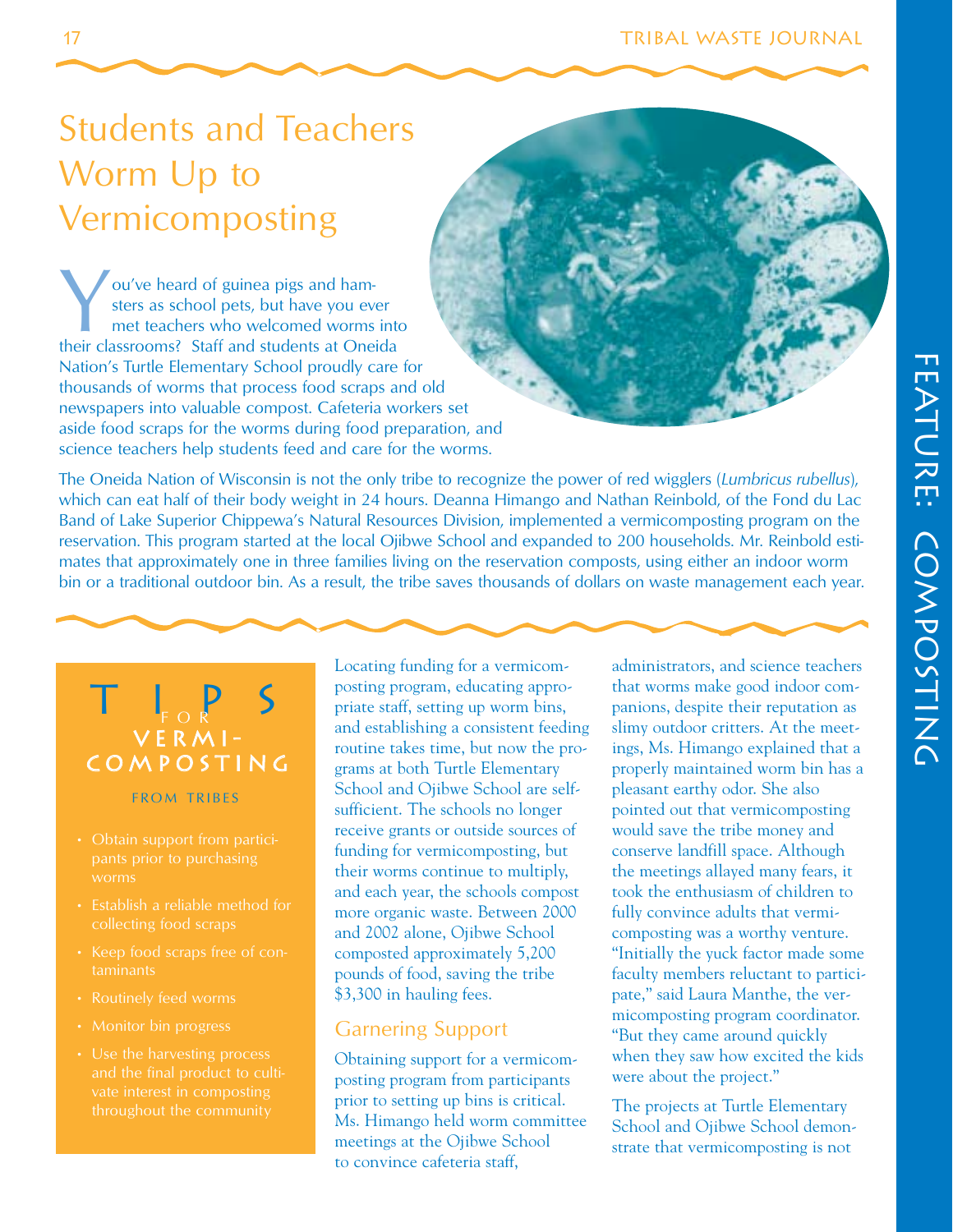#### Tribal Waste Journal 18



An Oneida Turtle Elementary School student works with one of the 30 containers used in their vermicomposting project.

for everyone. Initially, children and a few progressive adults were the only community members excited about worm bins. Their enthusiasm was contagious on Fond du Lac Reservation, where a number of children convinced their parents to compost.

#### Keeping Food Scraps Contaminant Free

When Ms. Manthe proposed a vermicomposting program at Turtle Elementary School, some faculty members argued that the students would not be able to remember which food scraps to collect for the worms. It took only three days, however, for the children to master their new roles in the cafeteria. Kindergartners through eighth graders collect food scraps in 5-gallon red bins each day during lunch. The older students weigh the scraps, load the red containers onto a wagon, and feed the worms, burying extra scraps in an outdoor compost pile. These children monitor the

collection bins to ensure that meat, bones, and dairy products do not contaminate the worm food.

Fond du Lac's Ojibwe School operates a similar food scrap collection system. Each day, third graders termed "worm wrigglers" obtain a copy of the lunch menu, highlight the items worms can eat, place the menu near a red bin for food scraps, and oversee the collection process.

#### The Key to Happy Worms

Though worms are not picky eaters, they

require a blend of nitrogen-rich food scraps and carbon-rich bedding material to remain happy. The worms at Ojibwe School and Turtle Elementary School thrive because teachers and students ensure that they eat a bal-

anced diet. At both schools, worms receive food yearround.

At Oiibwe School teachers have discovered a way to reduce the amount of time spent caring for the worms food scraps are stored in a refrigerator

vermicomposting bins periodically rather than every day. Teachers often take care of feeding the worms, involving the students when time allows. Alternatively, students at Turtle Elementary School feed their worms every day, as the process takes less than 15 minutes.

#### Connecting with the **Community**

In addition to reducing waste hauling fees, a vermicomposting program can strengthen bonds in the community and generate interest in composting by fostering communication between children and adults. At Turtle Elementary School, students use a screening table to separate the worms from their castings. Then they mix the worm castings with soil and spread them over raised garden beds, where they grow fruits and vegetables such as raspberries, squash, potatoes, and broccoli. The students enjoy weeding the garden and caring for the plants, as the teachers turn these activities into social events. Each fall, the



and added Students from the Fond du Lac Band's Ojibwe School pour<br>to the composting "tea" for sale to community members. composting "tea" for sale to community members.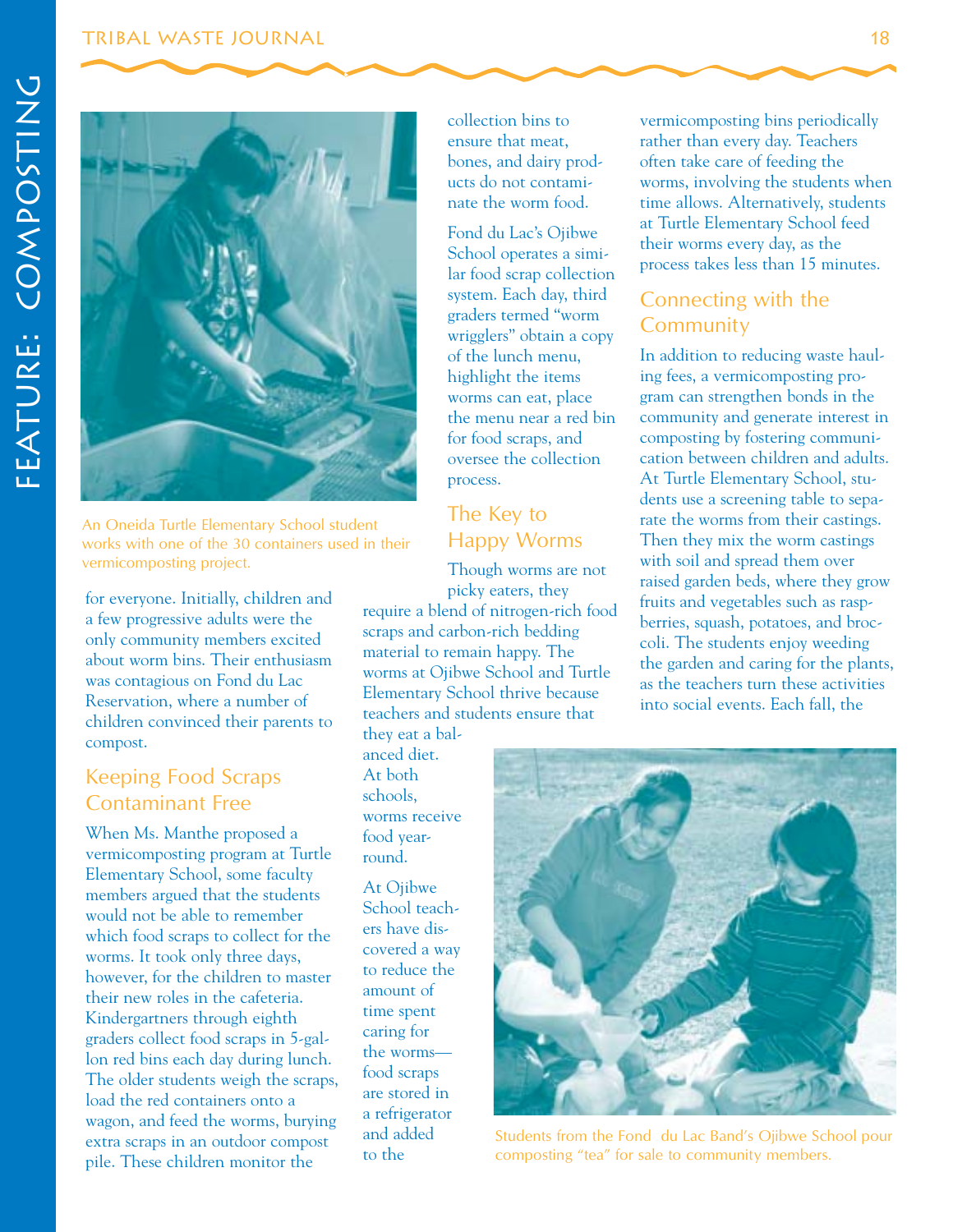#### Selecting and Setting Up a Worm Bin

Indoor composting bins range from the homemade variety to special three-tiered systems. Although the Fond du Lac Environmental Department distributes recycled-content plastic bins to community members, it uses four large metal troughs for vermicomposting at Ojibwe School. The Oneida Tribe uses 30 25- gallon plastic containers for the Turtle Elementary School Project.

Any vermicomposting bin must include a cover, as worms like dark, moist environments. Also, worms like to feed near the surface, so a bin should not be too deep. Holes near the bottom of a vermicomposting bin allow nutrient-rich liquids from the decomposing waste to drain.

After selecting a bin of the appropriate size, the next step is to shred bedding material such as newspaper, computer paper, or leaves into small pieces, soak them in water, and spread them around the bin. Worms ingest grit and store it in a digestive organ called a gizzard, where it is used to grind up food; therefore, it is important to sprinkle a gritty substance such as crushed oyster shells, sand, or soil throughout the bedding material.

The final step in setting up a worm bin is adding the worms. Most experts suggest using red wigglers (*Lumbricus rubellus*) or brandling worms (*Eisenia foetida*), which can be purchased from worm farms or garden supply catalogs. After giving the worms a chance to adjust for a few days, food scraps can be added.



children harvest the organically grown produce and prepare dishes for a community feast. Adults bring venison, buffalo, and other treats.

At Ojibwe School, worm wrigglers bring messages about composting home to their parents. In addition, students at the school sell their worm castings and "tea"—the nutrient-rich liquid generated during the

composting process—to community members at Earth Day fairs and other events. The children package the castings in take-out containers affixed with labels that explain how to use the compost. They assume ownership of the program and gain experience running a "business" while educating the community about the benefits of composting.

Mr. Reinbold and Ms. Manthe credit vermicomposting with reducing waste management costs, increasing childrens' self-esteem, and encouraging interaction between the generations. With such an impressive track record, worms could become permanent fixtures in classrooms across the country.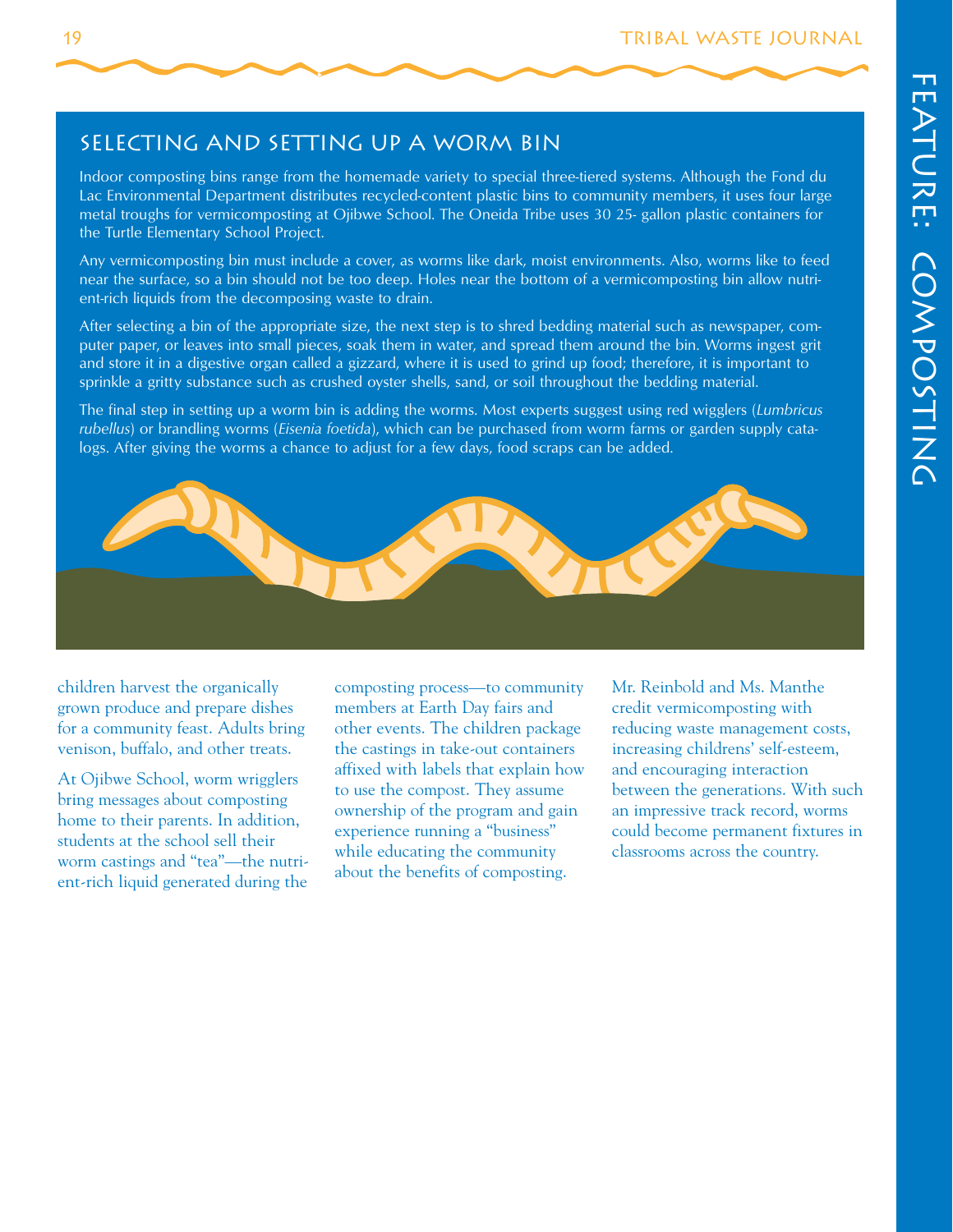# Salt River Landfill's Green Waste Composting Beats the Heat

on't think you can compost in arid climates?<br>
Think again. The Salt River Pima-Maricopa<br>
Indian Community composts nearly 3,000 to<br>
of yard trimmings and commercial landscaping waste Think again. The Salt River Pima-Maricopa Indian Community composts nearly 3,000 tons each month!

Located just east of Phoenix, Arizona, the Salt River Reservation is home to approximately 6,000 enrolled members of the Salt River Pima-Maricopa Indian Community. With an average annual precipitation of less than 10 inches per year and an average high temperature of above 100°F during the summer, the Salt River Reservation might seem to be a less than ideal location for a large scale composting operation. Yet despite the hot, dry Arizona climate, the Salt River Landfill still manages to produce a high-quality product that makes its way onto the shelves of local nurseries, hardware stores, and home improvement centers.

The Salt River Pima-Maricopa Indian Community's green waste composting program is located at its permitted Subtitle D landfill. Owned and operated by the community, the Salt River Landfill is run as an autonomous enterprise. The community built the landfill for two purposes—to manage the reservation's municipal solid waste and to generate revenue. In fact, the majority of the waste received at the landfill comes from neighboring Mesa, Gilbert, and Scottsdale. As part of its contract with these communities, the landfill also accepts green waste, which consists of yard trimmings and landscaping wastes (e.g., grass clippings, tree trimmings, shrub trimmings) from both residences and commercial businesses, including landscaping companies.

The Salt River Landfill operators began the green waste program in 1996 in an effort to reduce the volume of materials landfilled. As green waste takes up a significant amount of landfill air space, separating and

managing it separately extends the operational life of the landfill by several years. Both the community and landfill operators felt that composting the green waste made sense economically, operationally, and environmentally. "It was just the right thing to do," explained Frank Velazquez, assistant general manager of the landfill.

Initially, a front-end loader broke apart incoming loads of green waste which were then hand-sorted by a four- man crew to remove contaminants. The sorted green waste was then ground in a tub grinder and placed in open-air piles to compost. Landfill staff monitored the temperature of the piles using hand probes and turned them regularly with the landfill's front-end loader to ensure proper aeration. The finished product was then shipped to a local mulch manufacturer that mixed in amendments, and bagged and sold the final product.

Not completely satisfied with the quality of its finished products, the landfill operators decided to switch from using simple piles to composting in windrows. While this decision resulted in a more uniform final product, it also required additional equipment and increased operational costs.

#### Challenges: Climate and Contamination

As might be expected, the greatest challenge facing Salt River Pima-Maricopa Indian Community's green waste program was the area's climate. The hot, arid climate quickly dries the chipped material, short-circuiting the composting process and making compost piles and windrows a potential fire hazard. To address both these issues, the landfill staff installed a fire hydrant system at the dedicated 5 acre composting area. The hydrant system allows workers to spray the compost piles as needed to maintain the proper moisture levels to sustain the decomposition process. The system also doubles as a fire suppression system in case of a fire.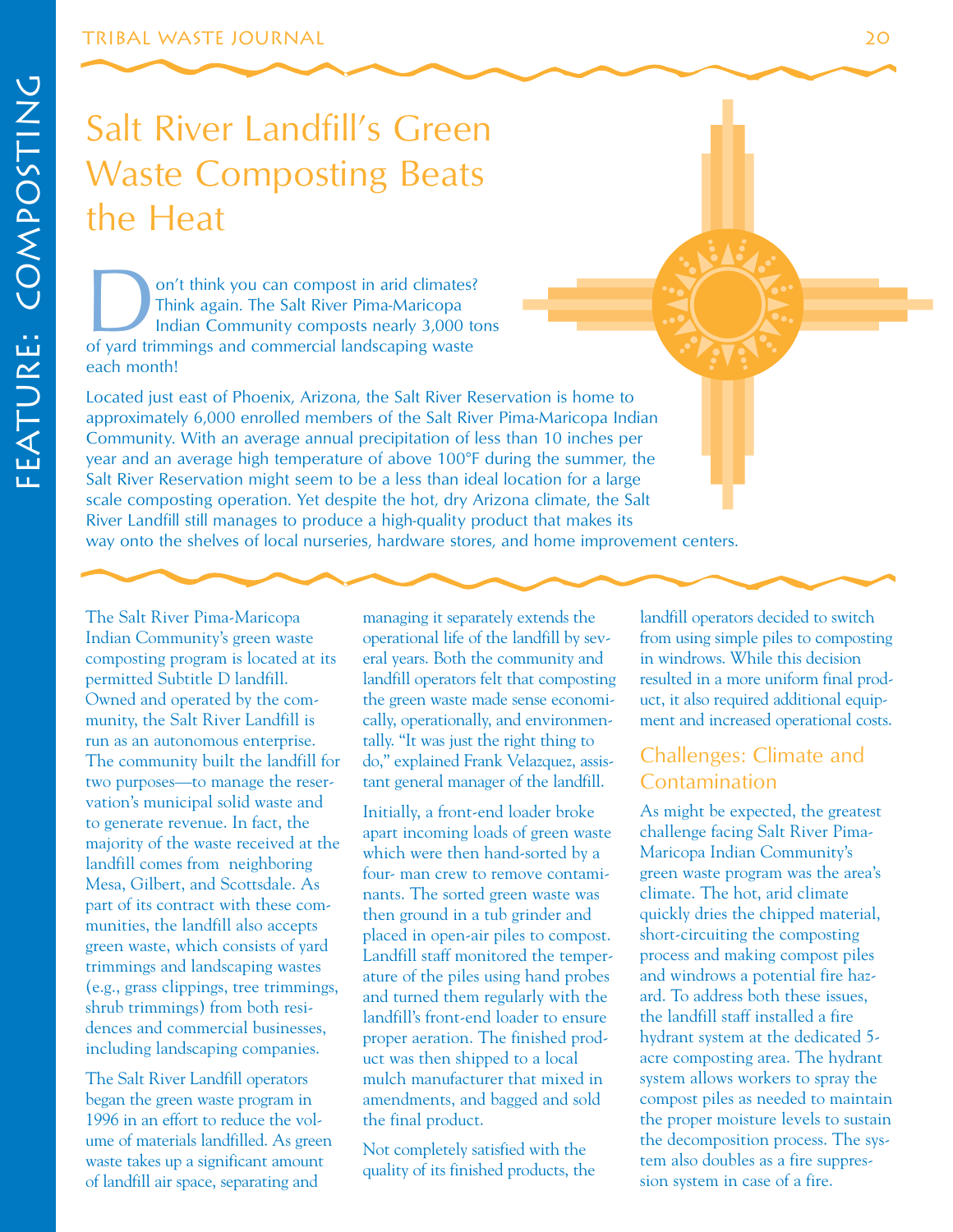#### 21 TRIBAL WASTE JOURNAL

Another major problem was the contamination of incoming green waste with inappropriate materials such as painted or chemically treated wood. "If the community is not making a whole-hearted effort, one single bag of nongreen material can ruin entire batches of product," laments Mr. Velazquez. "Even nontoxic contaminants, such as plastics, glass, and other trash, can degrade the quality of the compost, creating an unaesthetic, even dangerous, final product."

To minimize contamination, the program managers work with the communities of Mesa, Gilbert, and Scottsdale to educate their residents about the types of waste acceptable for composting. Mr. Velazquez noted, "Mesa has an excellent program; it purchased special 90-gallon containers for its residents specifically for green waste. That has helped cut down on some of the contamination."

#### Changing Hands

After six years of successful composting, the landfill managers assessed the entire landfill and composting operation and decided that they were diverting a disproportionate amount of time and resources to the green waste program. At the same time, the green waste program was reducing the volume of waste disposed in the landfill and generating an environmentally beneficial



To this end, the community hired a recycling company from Houston, Texas, to assume control and daily operation of the green waste program. "They are a very professional group," said Mr. Velazquez. "They brought in their own equipment and personnel and completely took over operation of the green waste composting program. They streamlined operations and now produce a very high quality compost material."

Currently, the green waste program is a break-even endeavor. The minimal tipping fee for incoming green waste charged by the landfill offsets the expense of paying the contractors to run the green waste program. Though not generating revenue, the program's real value is in saving space at the landfill—which translates into longer landfill life and continued revenue—and meeting the community's goal of trying to recycle as much as possible.

#### Compost's Future in the Arid West

"It seems that everyone in the Midwest and East have great green



The drop-off location and windrows at the Salt el in the area, which River Landfill **River Landfill** makes rock mulch the

waste programs, and that mulch and compost are used heavily in these areas," observes Mr. Velazquez. "In comparison, mulch and compost are not used as much in the West." He attributes this to the arid climate, the relatively few number of trees, and the abundance of rock and grav-

### tips a r i d c l i m a t e s FOR COMPOSTING IN

- of the composting process
- Consult with local composting experts
- maintain proper moisture lev-
- source materials
- 

more common choice for landscaping. Although using compost as a ground cover has not caught yet in the region, Mr. Velazquez, his subcontractor, and a few others in the field have high hopes for the increased use of this product in the West in the near future. They believe that as the cost of landfill space continues to increase, separating and composting, mulching, or grinding organic materials will become more common. "My overall message is that there is hope," opines Mr. Velazquez.

For other tribes considering green waste composting programs in any region—arid, humid, or even arctic—Mr. Velazquez offers this advice, "Educate yourself. Learn and understand the decomposition process by taking courses, such as SWANA's composting course; reading composting periodicals; and consulting with experts, especially local professionals with experience composting plants common to your region under local climatic conditions."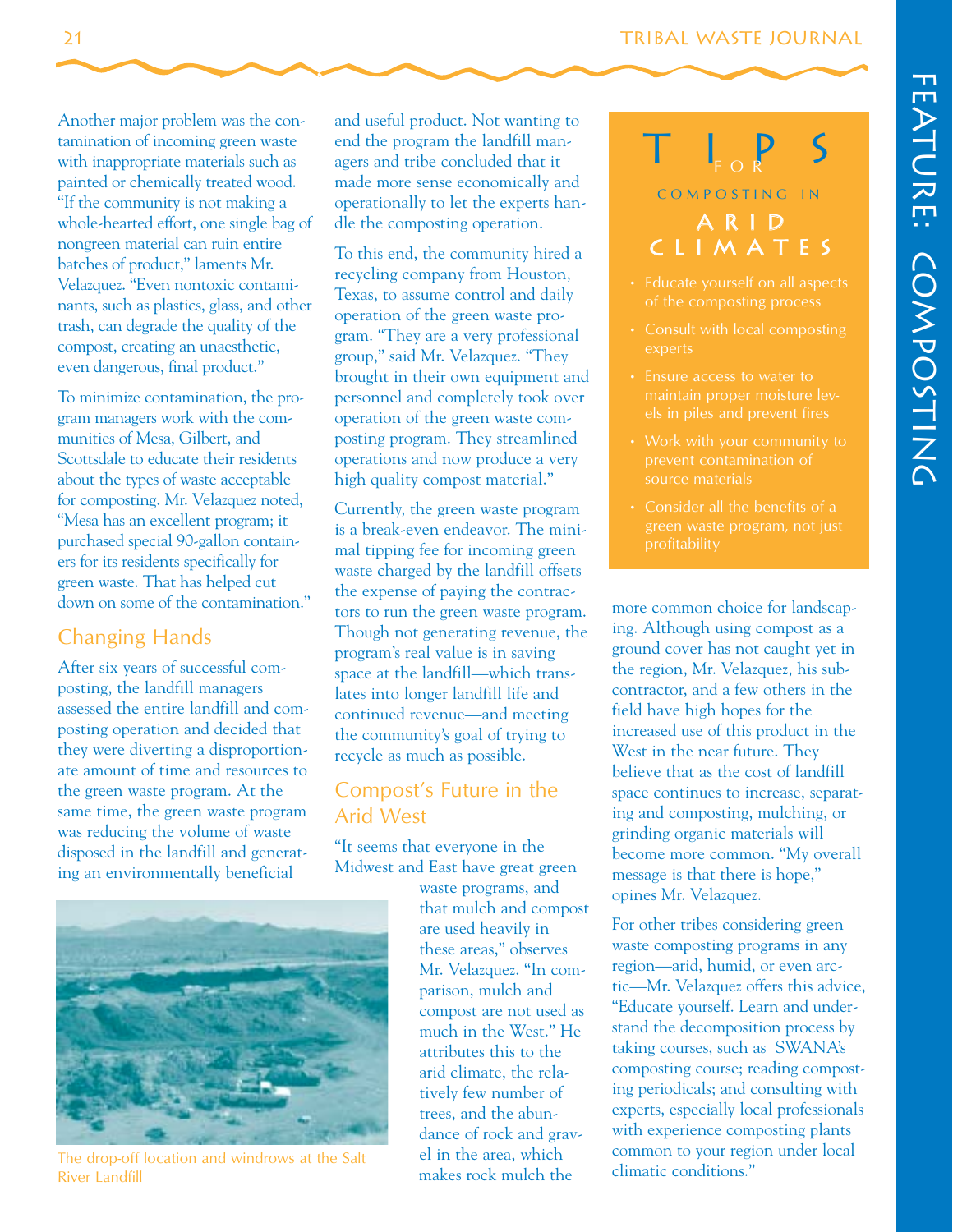#### Tribal Waste Journal 22

# Composting Garbage and Sludge—An Alaskan Solution

**Climate, geography, and geology often com-**<br>bine to create seemingly insurmountable<br>challenges for waste management in Alaska.<br>The village of Haines, located in southeast Alaska, like bine to create seemingly insurmountable challenges for waste management in Alaska. many communities, faced a limited number of waste management options—all prohibitively expensive. Fortunately, Haines Sanitation, Inc. (HSI) devised a creative and innovative approach to solve the village's solid waste management problems: in-vessel municipal waste composting.



Lynda Walker, and vice president, Tom Hall, is composting the village of Haines' municipal solid waste and sewage sludge through a large-scale, aerated in-vessel operation. This municipal waste composting treats unseparated garbage and sewage sludge from the village's wastewater treatment plant to create an inert material suitable for use as landfill cover.

Ms. Walker and Mr. Hall strongly believe in this process and hope to work with other villages in the near future to develop a customized system to meet their needs. "Spreading mixed compost or using it as a cover material for an existing open dump is a much better option than throwing untreated garbage and honey bucket waste on the tundra or into surface water. The health and environmental benefits will justify the costs to the villages." Ed Emswiler from Alaska Department of Environmental Conservation (ADEC) agrees, "It is a much better option than open dumping and much of the burning currently taking place in Alaska. HSI has demonstrated the technology works—now we just need to get out there and test it."

HSI turned to municipal waste composting as an affordable method for

managing the village's waste after exploring several other options. HSI's first option was to bring its

"Municipal solid waste composting is an option that needs to get on the table in Alaska. Its major advantages are its ability to stabilize garbage, control disease and vectors, and manage and decontaminate sewage sludge."

—Ed Emswiler, Alaska Department of Environmental Conservation

landfill into full compliance with the Subtitle D landfill requirements. This approach was immediately

rejected as being too expensive. HSI then tried shipping waste to Seattle for disposal. After paying more than \$200,000 in one year and charging community members more than \$40 per month for a one can per week garbage pickup, this was also abandoned as too costly.

It was at this point that HSI decided to pursue composting. Over the next two years, HSI spent approximately \$500,000 designing, purchasing components, building, and perfecting its municipal waste composting system. The entire system, with the exception of the computer monitoring and control system, was built using off-the-shelf components and electronics. A significant portion of this sum was spent perfecting designs and addressing engineering and operational problems as the system was built. With this experience, Mr. Hall believes he could now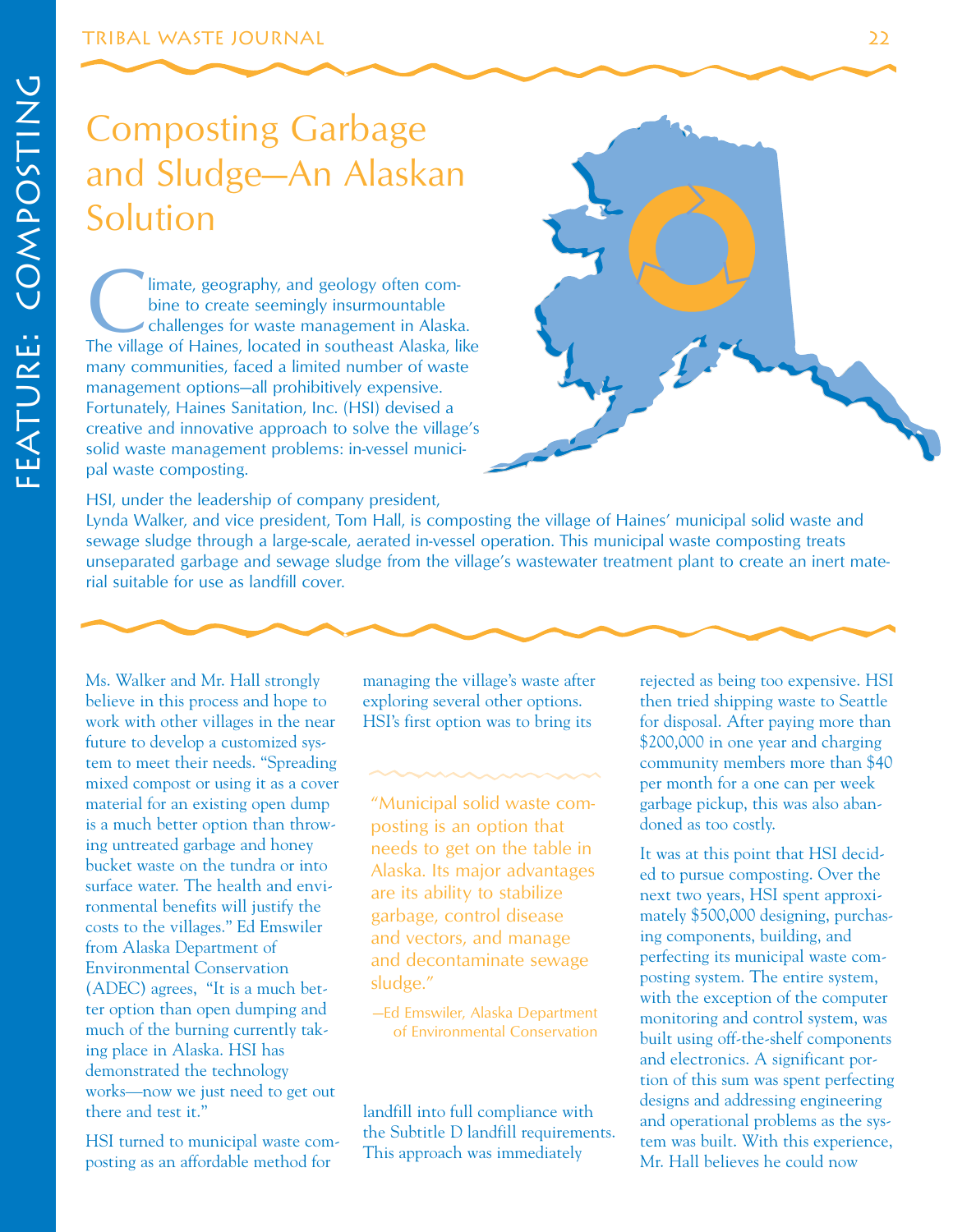

HSI's final compost product curing in windrows. Not even mid-winter freezing temperatures slow the process down.

reduce the cost of developing a new system for a village to between \$300,000 and \$350,000, including all freight costs.

While this price is still high, HSI believes the potential improvements to village health and the environment justify the expense. Mr. Hall also points out that the process could potentially use fish waste or honey bucket waste (i.e., raw sewage) in addition to, or in place of, biosolids. "We just need to try it and work out the engineering," explains Mr. Hall.

#### Advantages of Composting

While cost savings is the major motivator in HSI's composting, volume reduction, waste stabilization, and the generation of a usable product are other major benefits of municipal solid waste and sewage sludge composting. By reducing the volume of the 1,100 tons of waste it treats each year by about one-third, HSI's process will nearly double the life of the current Class III landfill (permitted for inert wastes only), according to Mr. Hall.

The composting process also effectively neutralizes organic materials in waste and sludge that attract birds, rats, foxes, dogs, bears, insects, mals. We have not had any problems with bears, and the ravens are really not happy with us," reports Mr. Hall. The decomposition process also decontaminates sewage sludge, making it safe for disposal an important health consideration for many Alaskan villages.

and other disease vectors. The process destroys organic compounds that can leach from untreated waste and contaminate drinking water supplies or valuable fishing waters. "Our compost will not leach

or attract ani-

HSI's finished compost also can be used as landfill cover material. Adequate volumes of suitable cover material are extremely hard to find and expensive to procure in many parts of Alaska, particularly in remote tundra settings. HSI believes that the large amounts of decontaminated, inert compost that its process generates presents a low-risk alternative to expensive imported cover materials. At this time, HSI is

awaiting ADEC approval to use the final compost as cover material at its Class III landfill. Mr. Hall is confident they will receive approval. "It makes an excellent cover material as it compacts well and can support plant growth," he explains.

#### The Process

HSI's mixed waste composting combines most of the municipal solid waste generated by the Haines community and sewage sludge from the community's wastewater treatment plant. Some materials such as construction and demolition (C&D) debris and other large items are separated and taken directly to the landfill. The materials collected through the community voluntary recycling program are, likewise, managed separately and not composted.

The first step in the process is shredding the garbage and mixing it with the biosolids from the wastewater treatment plant. The shredding and mixing takes place in a mixing trommel, a 12-foot diameter by 30-foot long, knife-lined rotating drum. After spending two hours in the mixing trommel, the waste/ sludge mixture is ready to be placed in the digester.

Using the proper carbon-to-nitrogen ratio (i.e., waste to biosolids) is

#### EPA 503 Requirements

The Subpart D (pathogen and vector attraction reduction) requirements of 40 CFR Part 503 regulations were developed for the land application or disposal of biosolids (sewage sludge). For biosolids to be applied to lawns and gardens as a soil amendment, they must meet the Class A Pathogen and Vector Attraction Reduction Guidelines. These guidelines require that temperatures be sustained during the biosolid composting process at 55° Celsius (131° Fahrenheit) or greater for at least three days if in-vessel or static aerated piles are used, or 55° Celsius or greater for at least 14 days if aerated windrows are used. There are no federal *composting* requirements, but many composters use the 503 regulations as guidelines for their composting operations.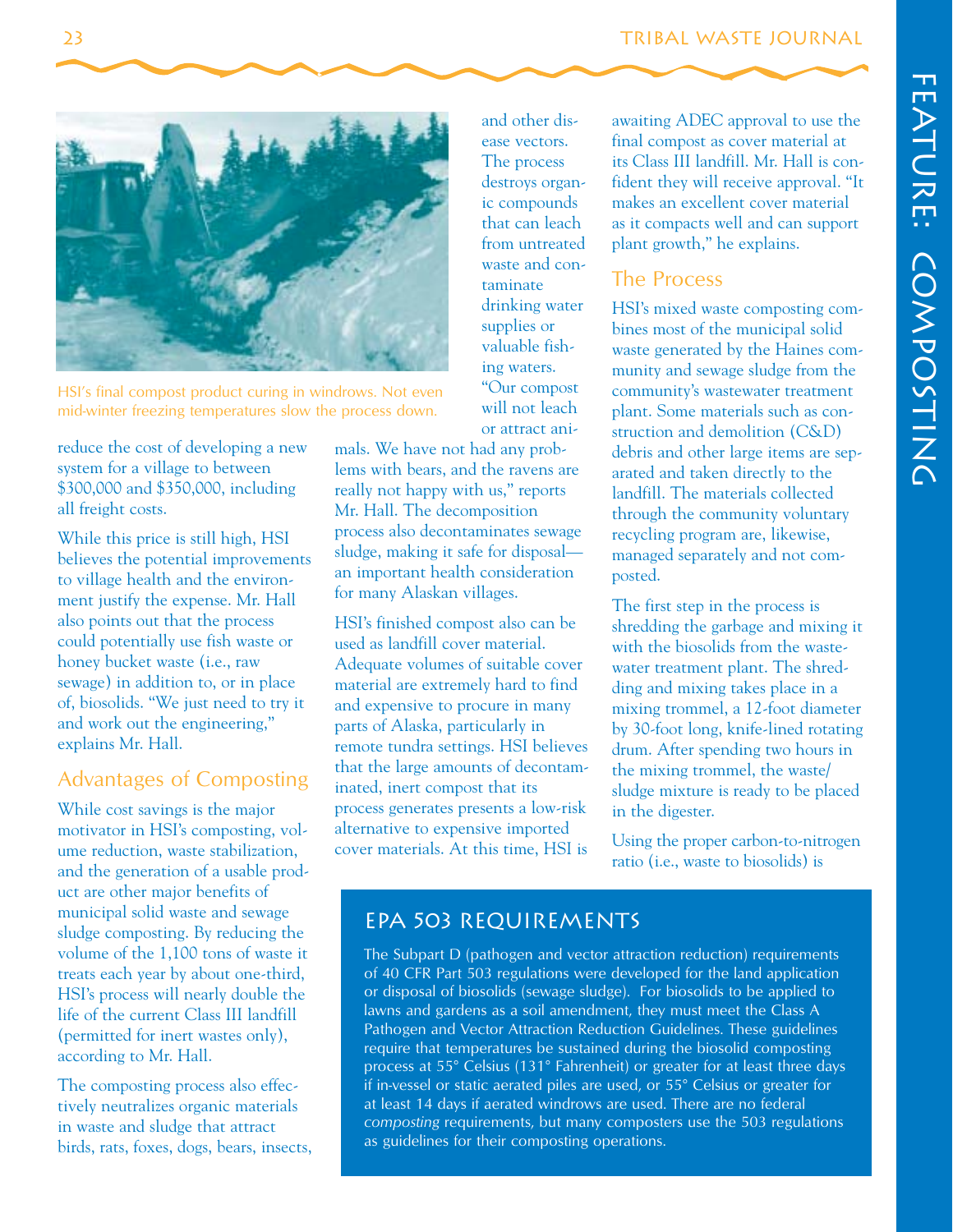#### A Million Dollar Alaskan Opportunity—Denali Commission Solid Waste Programs

the U.S. Department of Agriculture's Rural Development office (USDA In 2004, the Denali Commission received a \$1 million appropriation from RD) to address deficiencies in solid waste disposal sites which threaten to contaminate rural drinking water supplies (under the FY 2004 Omnibus vative solutions to technical and logistical challenges of traditional handling of municipal solid waste (MSW). The appropriation authorizes the Denali Commission to fund pilot projects incorporating emerging technologies to improve local management options. To date, Denali Commission has allocated \$842,870 of the \$1 million FY04 funds to 13 separate projects, including several composting projects.

Commission Solid Waste Program to distribute. While the initial FY04 was considered a single-year funding opportunity, the 2005 funding signals

To learn more about the Denali Commission's Solid Waste Program and email to croberts@denali.gov. A list of the current award recipients and application information is available on the Web at <www.denali.gov/



compost efficiency and ensuring the tions and can consistently produce compost contains small shards of the compost of the decised quality glass, plastic, metal, and other items process is self-sustaining within the compost of the desired quality. glass, plastic, metal, and other director  $\frac{1}{1}$  that can pose a safety hazard. digester. HSI uses an aerobic com-<br>HSI staff monitor and control air metric and HSI staff monitor and control air Cocasionally, needles end up in the posting process, so proper water and and moisture levels within the compost when community members air concentrations also are critical.<br>When all of these ingredients are digester with a computer control throw them in the trash instead of system. To maintain desired mois-<br>that the community is also are throw them in the in the proper proportions, the composting/digestion process ture levels, water is periodically health facility for proper disposal.<br>
secause the compost frequently generates temperatures sufficient to added, mostly derived from previous Because the compost frequently<br>contains these dangerous items, HSI sustain decomposition and meet EPA batches of composit. Because it is a contains these dangerous items, HS<br>EQ2 B d =  $R_{\text{D}}$ Sustain decomposition and meet ETA<br>
503 Pathogen Reduction and Vector<br>
Attraction Requirements. During the environment.<br>
Conservation Requirements. During the environment.<br>
Conservation Requirements. During the environment Attraction Requirements. During the the environment.<br>first two years, HSI experimented with different waste, sludge, air, and water ratios. Mr. Hall believes they digester from getting too high

system. To maintain desired mois-<br>ture levels, water is periodically

To keep temperatures within the

(i.e., high enough to kill the beneficial microorganisms responsible for the decomposition process), the computer regulates the flow of air into and out of the vessel. If temperatures become too high, more air is pushed through the vessel in order to cool the compost. Conversely, air supply is reduced when temperatures are too low. The computer system also records in-vessel temperatures over time to demonstrate that each batch meets the EPA 503 temperature requirements. Odors from the decomposition of the waste are controlled by passing air exhaust through a wood chip and sawdust biofilter.

After the 14-day digestion period, the compost is removed from the vessel and passed through a rotating two-inch screen. This screening separates the larger particles (mostly glass, plastic, and cans) from the compost. The large-sized waste is taken to the landfill and buried as inert municipal waste. The screened compost is then placed in curing bins for 14 days. After curing, the final product is ready for use. In 2003, HSI produced approximately 400 tons of usable compost and landfilled 300 to 400 tons of screened, inert material.

crucial to achieving maximum<br>
have finally found the proper propor-<br>
Due to its unsegregated nature, the<br>
compost contains small shards of when handling it.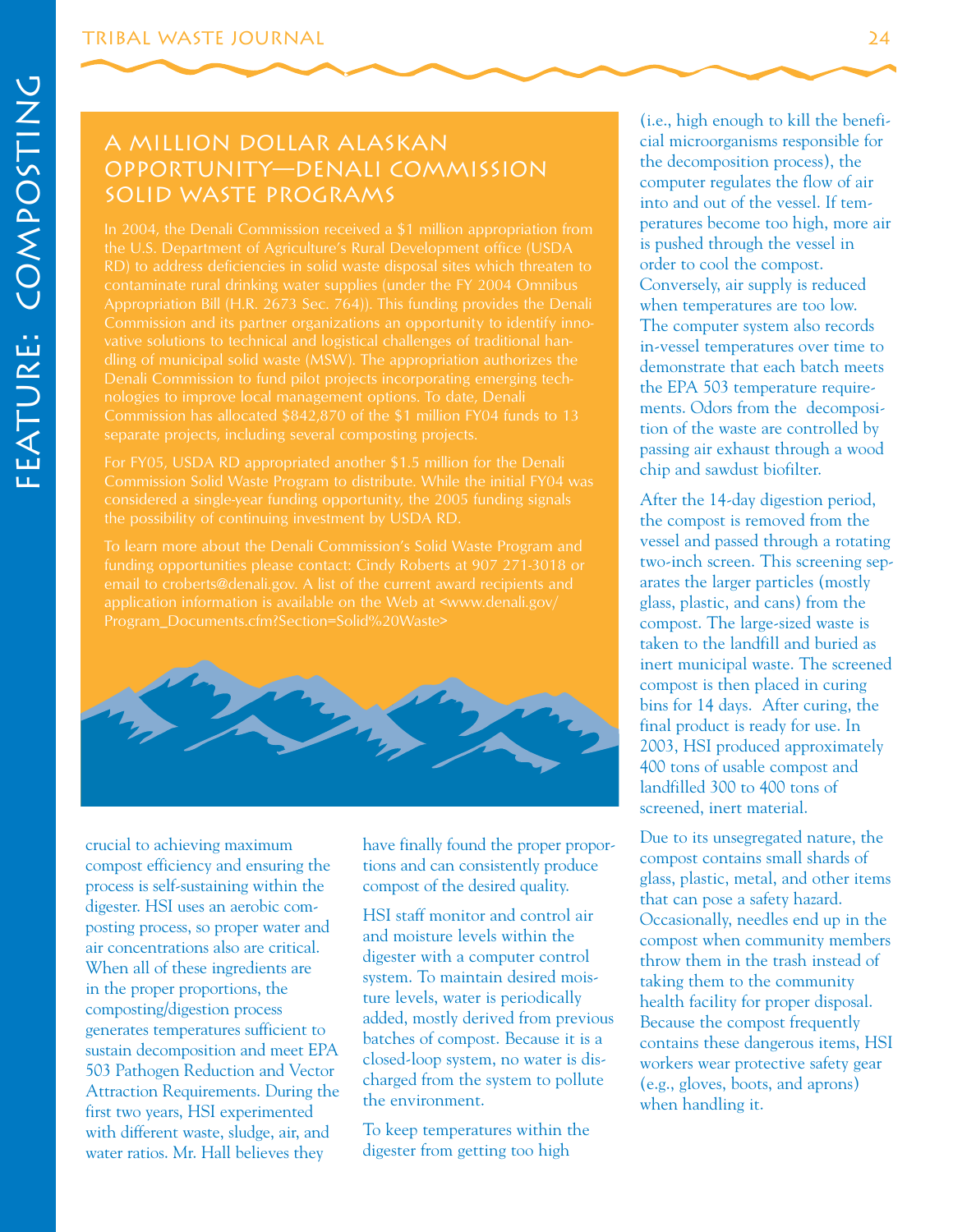# resources

#### **PUBLICATIONS**

**Appelhof, Mary.** *Worms Eat My Garbage: How to Setup and Maintain a Vermicomposting System***.**  Kalamazoo, Michigan: Flower Press, 1982. <www.wormwoman.com>

**U.S. EPA.** *Biosolids Technology Fact Sheet: In-Vessel Composting of Biosolids* (EPA832-F-00-061) <www.epa.gov/owm/mtb/invessel.pdf>

**U.S. EPA.** *Biosolids Technology Fact Sheet: Use of Composting for Biosolids Management* (EPA832-F-02- 024) <www.epa.gov/owm/mtb/ combioman.pdf>

**U.S. EPA.** *Composting Yard Trimmings and Municipal Solid Waste* (EPA530-R-94-003) <www.epa.gov/epaoswer/non-hw/ compost/cytmsw.pdf>

**U.S. EPA.** *Fact Sheet: Cover up with Compost* (EPA530-F-02-002) <www.epa.gov/epaoswer/non-hw/ muncpl/ghg/f02022.pdf>

**U.S. EPA.** *GreenScapes Brochure* (for large land-use applications) (EPA530- K-03-003) <www.epa.gov/epaoswer/ non-hw/green/pubs/brochure.pdf>

**U.S. EPA.** *GreenScaping Your Lawn*  and Garden (brochure for homeowners) (EPA530-K-03- 002) <www.epa.gov/epaoswer/non-hw/ green/pubs/home-gs.pdf>

**U.S. EPA.** *Waste Prevention, Recycling, and Composting Options: Lessons from 30 Communities*  (EPA530-C-01-002) <www.epa.gov/ epaoswer/osw/cdoswpub.htm>

#### WEB SITES

**Better Composting School**, sponsored by the University of Maryland/ Maryland Cooperative Extension <www.agnr.umd.edu/users/Bioreng/ recyclegreen.htm>

**Cooperative State Research, Education, and Extension Service (CSREES)**, U.S. Department of Agriculture. <www.csrees.usda.gov/Extension/ index.html>

**Cornell University/Cornell Waste Management Institute Composting**  Web site <cwmi.css.cornell.edu/ Composting.html>

**greenroofs.com**  <www.greenroofs.com>

**Green Roofs for Healthy Cities**  <www.greenroofs.org>

**Green Roof Plants**  <www.greenroofplants.com>

**U.S. Composting Council** <www.compostingcouncil.org/index.cfm>

**U.S. EPA Composting Web site**  <www.epa.gov/compost>

**U.S. EPA GreenScapes Web site**  <www.epa.gov/greenscapes>

**U.S. EPA Jobs Through Recycling: Organics Web page**  <www.epa.gov/epaoswer/non-hw/ recycle/jtr/comm/organics.htm>

**U.S. EPA Waste Management in Indian Country**  <www.epa/gov/tribalmsw>

**Solid Waste Alaskan Network (S.W.A.N.)—Composting**  <www.ccthita-swan.org/Tutorials/ composting\_final.cfm#9>

**Solid Waste Association of North America composting certification.**  <www.swana.org>

**Washington Organic Recycling Council (WORC)** composting training <www.compostwashington.org>

#### **FUNDING**

**U.S. Department of Agriculture Value-Added Producer Grants**  <www.rurdev.usda.gov/rbs/coops/ vadg.htm>

**Bureau of Indian Affairs Environmental Management Program grants**—contact your BIA regional environmental scientist

**Denali Commission Solid Waste Program** <www.denali.gov/ Program\_Documents.cfm?Section =Solid%20Waste>

#### Related Resources

**Annual Native American Permaculture Design Course** Permaculture—permanent (Agri) culture—is the harmonious integration of landscape and people, providing food, energy, shelter, and other needs in a sustainable way for all species. It is a holistic approach based on traditional practices. For more information contact:

Traditional Native American Farmers Association Phone: (505) 983-2172 or (505) 412-0336 E-mail: tnafanm@yahoo.com or teszu@aol.com

#### **The National Gardening Association**,

a nonprofit organization established to help gardeners, has a series of articles on the many uses of native plants.

*Native Plants as Food*  <www.nationalgardening.com/ special/tmi/article3.asp>

*Native Plants as Medicine*  <www.nationalgardening.com/ special/tmi/article4.asp>

*Native Plants for Fiber, Dyes, and Other Uses*  <www.nationalgardening.com/ special/tmi/article5.asp>

#### **PERIODICALS**

**BioCycle Journal of Composting & Recycling.** JG Press Inc. <www.jgpress.com/biocycle.htm>

**Composting News.** <www.recycle.cc> **Worm Digest.** <www.wormdigest.org>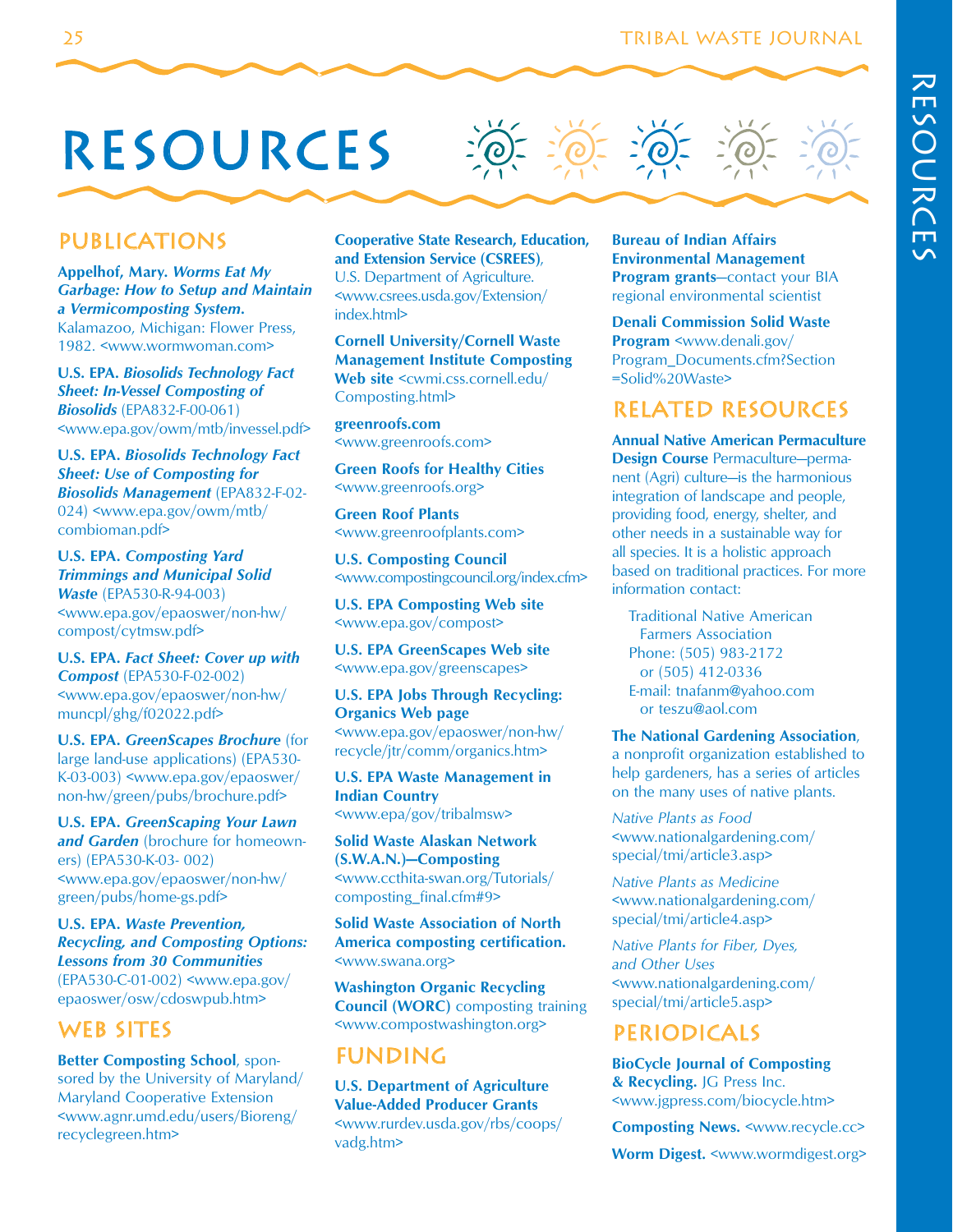# **CONTACTS**

The Tribal Waste Journal would like to thank everyone who shared their stories and experiences for this issue. Interviewee contact information is provided below for those who are interested in learning more about specific issue. Interviewee contact information is provided below for those who are interested in learning more about specific tribes' programs.

#### **Blackfeet Tribe of the Blackfeet Indian Reservation of Montana**  Browning, Montana

Gerald Wagner 406 338-7421 gwagner@blackfeetnation.com

Mary Ellen Flamand 406 338-7421

#### **Eastern Band of Cherokee Indians**  Cherokee, North Carolina

Richie Bottchenbaugh 828 508-2633

T. Trejo 828 497-1833

John D. Long 828 497-1825 johnlong@nc-cherokee.com

**Fond du Lac Reservation**  Cloquet, Minnesota

Nathan Reinbold 218 878-8023 nathanreinbold@fdlrez.com **Haines Sanitation, Inc.**  Haines, Alaska

Lynda Walker Tom Hall 907 766-2736 HSIWalker@aptalaska.net

**Ho-Chunk Nation**  Black River Falls, Wisconsin

Jim Dunning 715 284-7548 jdunning@ho-chunk.com

Lisa DiAngelo 888 685-4422 LDAngelo@ho-chunk.com

**Kake Tribal Corporation**  Kake, Alaska

Bob Mills 907-785-3221 bobmills@starband.net www.totemsoil.com

**Mashantucket Pequot Tribe**  Mashantucket, Connecticut

Jason R. Mancini 860 396-6802 jmancini@mptn-nsn.gov **Oneida Tribe of Wisconsin**  Oneida, Wisconsin

Diane Jourdan 920 497-5812 ext. 164 djourdan@oneidanation.org

Laura Manthe lmanthe@oneidanation.org

**Redwood Valley Rancheria**  Redwood Valley, California

Chuck Williams 707 485-0361 gytribalepa@pacific.net (c/o Gregg Young)

**Salt River Pima Maricopa Indian Community in Arizona**  Scottsdale, Arizona

Frank Velazquez 480 941-3427, ext. 20 fvelazquez@srlandfill.com

**Alaska Department of Environmental Conservation**  Ed Emswiler 907 465-5353 Ed\_Emswiler@dec.state.ak.us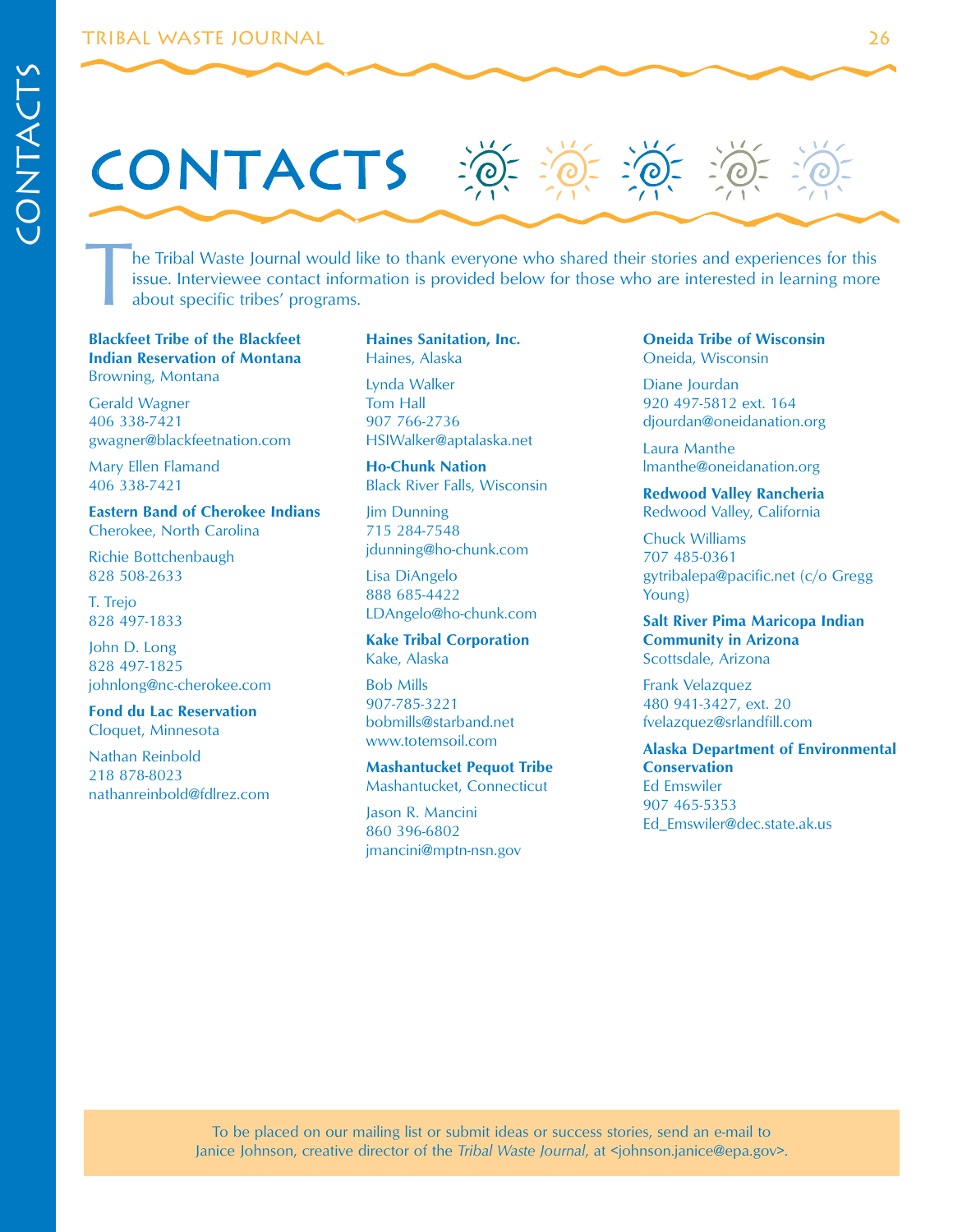

#### Of the EPA Tribal Waste Journal

## Calendar Contests

tips. Consider sponsoring a Want a way to deliver your waste management or environmental message 12 months of the year? Create a calendar and fill it with recycling, composting, and other waste reduction poster or photography contest for students as artwork for the calendar to get kids excited and involved. The Red Lake Band of Chippewa Indians held a poster contest for middle school students. More than 40 students submitted posters with a pollution prevention and protecting the environment theme. Red Lake Department of Natural Resources staff selected the 12 winning posters for use in the calendar and distributed more than 500 calendars to tribal members.

dumping incidents. The White Earth Band of Chippewa Biology Department also produced a calendar to increase environmental awareness within the community. The calendar featured photographs of scenic areas on the reservation, such as a local landing at sunset and native wildlife, and contained environmental quotations in Ojibwa from famous chiefs. The tribe packed the back page of the calendar with information on its solid waste ordinance and ways for members to report illegal



#### Compost Crops

After your kids have put in all the hard work and effort composting yard trimmings or food scraps in their backyard and vermicomposting bins, here is a great exercise to demonstrate the usefulness of compost. Using two similar garden plots—one with a bucket of compost mixed into the soil and one without—kids can compare compost's influence on the plants' rate of growth. Over a 4 or 5 week period of watering, weeding, and measuring the plant growth for each of the plots, kids can compare the size and appearance of the plants in both plots. They can also dig up one plant from each plot and compare the root structures of both plants, and dig around in the soil and examine and compare differences between the soil texture, moisture content, and presence of worms or other insects. When the vegetables are ripe, harvest and have a feast!

For additional information about this activity, visit <http://www.epa.gov/epaoswer/osw/kids/quest/pdf/37crops.pdf>, or order a free copy of The Quest for Less: Activities and Resources for Teaching K-6 (EPA530-R-00-008) from EPA's National Service Center for Environmental Publications (NSCEP) at 1-800-490-9198.

Elephant and "Worms are more powerful than the African more important to the economy than the cow."

—Charles Darwin